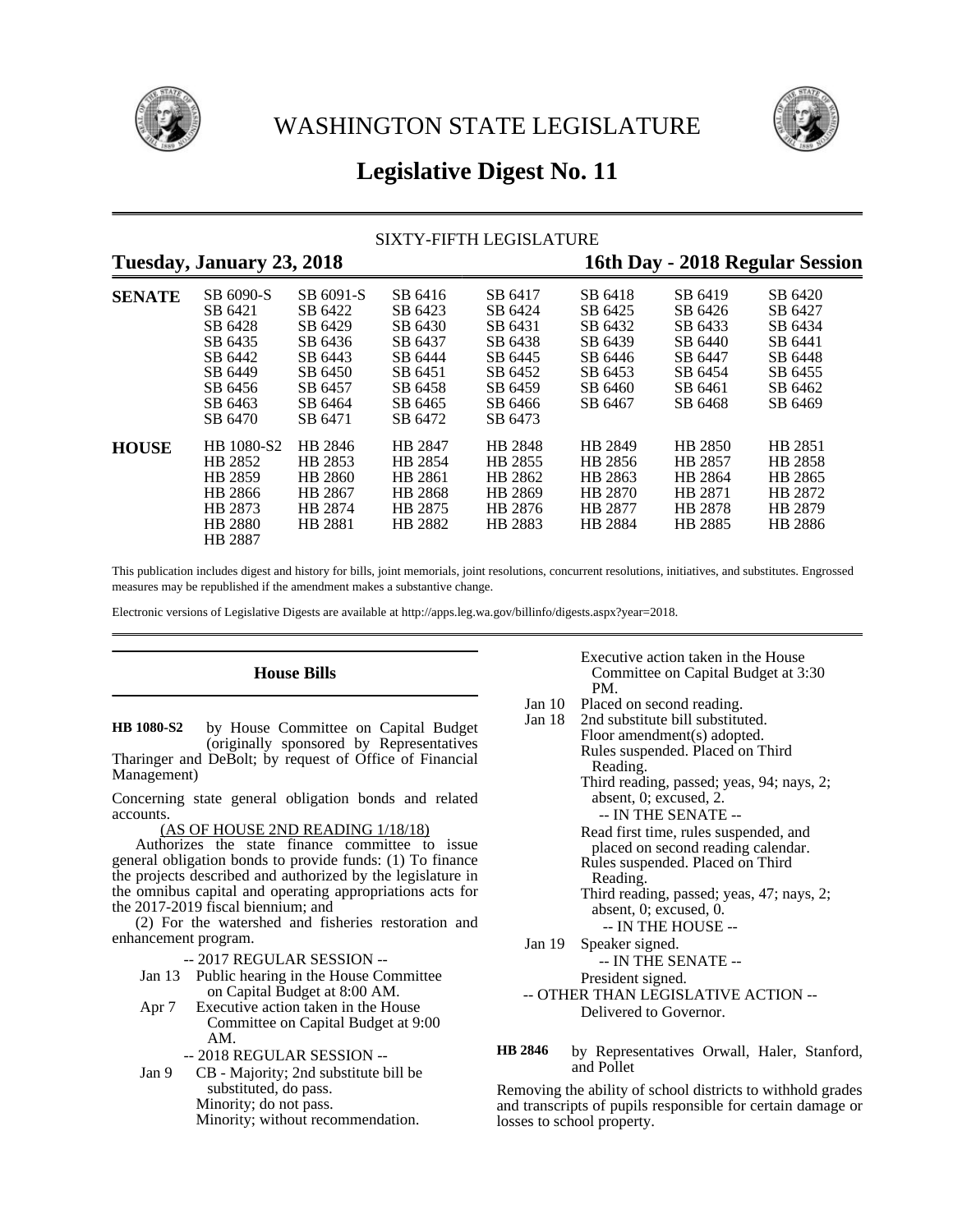Prohibits a school district from withholding the grades or transcripts of a student who is responsible for certain damages or losses to school property, however, the district may withhold the student's diploma.

-- 2018 REGULAR SESSION -- Jan 18 First reading, referred to Education (Not Officially read and referred until adoption of Introduction report).

#### by Representatives Buys and Blake **HB 2847**

Concerning nationally recognized standards for modern technical methods, devices, and improvements in building codes.

Modifies the state building code act to address the option for citizens to benefit from material and labor efficiencies provided by the approval of modern technical methods, devices, improvements, and innovations approved in accordance with the international in accordance with the organization for standardization.

-- 2018 REGULAR SESSION --

Jan 18 First reading, referred to Local Government (Not Officially read and referred until adoption of Introduction report).

by Representatives Orwall, Kilduff, Jinkins, Rodne, Goodman, Appleton, Haler, Kagi, Eslick, and Slatter **HB 2848**

Modifying school and court processes to promote attendance and reduce truancy.

Requires each member of a school district board of directors, if the school district is required to enter into a memorandum of understanding with a juvenile court with respect to the operation of a community truancy board, to: (1) Participate in trauma-informed training provided to community truancy board members; and

(2) Attend at least one community truancy board meeting per school year.

Requires the office of homeless youth prevention and protection, in collaboration with the Washington association of juvenile court administrators and with data provided by the Washington state center for court research, to regionally site secure crisis residential centers that meet therapeutic standards to make these centers accessible and available for use by all counties.

-- 2018 REGULAR SESSION --

- Jan 18 First reading, referred to Education (Not Officially read and referred until adoption of Introduction report).
- Jan 25 Scheduled for public hearing in the House Committee on Education at 8:00 AM. (Subject to change)

by Representatives Doglio, Sells, Frame, Gregerson, Appleton, Valdez, Kloba, Pollet, and Goodman **HB 2849**

### Protecting temporary workers.

Requires a staffing agency, before assigning an employee to a work site employer, to: (1) Provide training to the employee for industry specific hazards the employee may encounter at the work site; and

- (2) Transmit training documentation to the employer. -- 2018 REGULAR SESSION --
- Jan 18 First reading, referred to Labor & Workplace Standards (Not Officially read and referred until adoption of Introduction report).
- Jan 23 Scheduled for public hearing in the House Committee on Labor & Workplace Standards at 1:30 PM. (Subject to change)
- by Representatives Irwin, Ryu, Vick, Sawyer, Kirby, Condotta, and Appleton **HB 2850**

Providing for a special allegation for robbery in the first or second degree of a marijuana retailer, marijuana processor, or marijuana producer.

States that, in a criminal case where there has been a special allegation pleaded and proven beyond a reasonable doubt that a defendant committed a robbery of a marijuana retailer, processor, or producer, the court shall make a finding of fact of the special allegation, or if a jury is had, the jury shall, if it finds the defendant guilty, find a special verdict as to the special allegation.

-- 2018 REGULAR SESSION -- Jan 18 First reading, referred to Public Safety (Not Officially read and referred until adoption of Introduction report).

by Representatives Reeves, Rodne, Peterson, McCaslin, and Haler **HB 2851**

Clarifying the calculation of military leave for officers and employees that work shifts spanning more than one calendar day.

Requires an officer or employee to be charged military leave for only the first calendar day, if he or she is scheduled to work a shift, for the state, county, city, or other political subdivision, that begins on one calendar day and ends on the next calendar day; and if he or she is scheduled to work a shift that begins on one calendar day and ends later than the next calendar day, he or she will be charged military leave for each calendar day except the day on which the shift ends.

-- 2018 REGULAR SESSION --

- Jan 18 First reading, referred to Community Development, Housing & Tribal Affairs (Not Officially read and referred until adoption of Introduction report).
- Jan 23 Scheduled for public hearing in the House Committee on Community Development and Housing & Tribal Affairs at 10:00 AM. (Subject to change)

#### by Representatives Graves and Haler **HB 2852**

Concerning attorneys' fees on public works contracts.

Requires the award of attorneys' fees, in disputes arising from public works contracts, to be paid only if the prevailing party recovers more than the amount offered in settlement.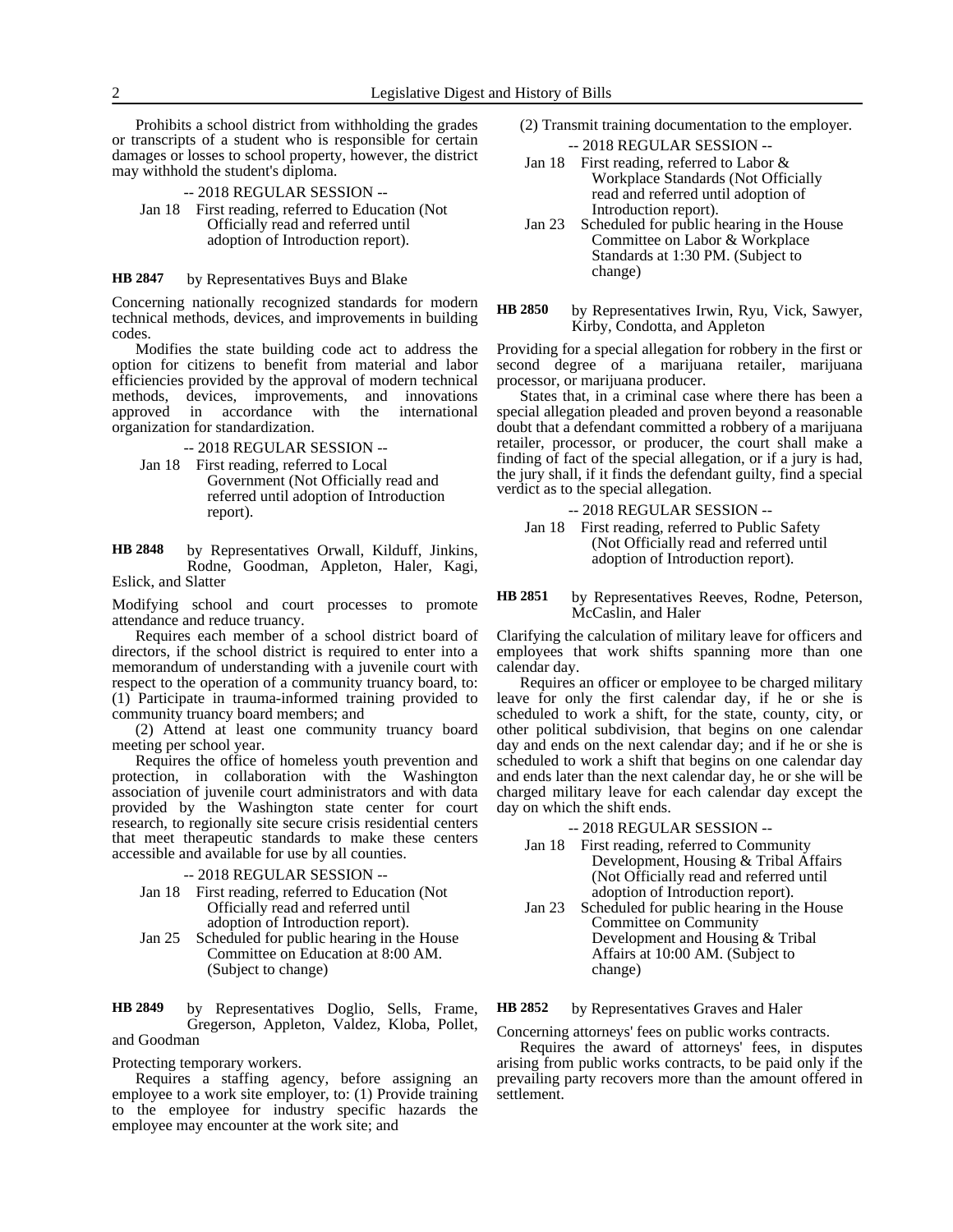-- 2018 REGULAR SESSION --

Jan 18 First reading, referred to Capital Budget (Not Officially read and referred until adoption of Introduction report).

by Representative Morris **HB 2853**

Providing a retail sales and use tax exemption for qualified donations to the Washington excellence fund. Creates the Washington excellence fund.

Provides a sales and use tax exemption, to a person who makes a donation to the fund, in an amount equal to the monetary donation amount.

Expires July 1, 2028.

-- 2018 REGULAR SESSION --

Jan 18 First reading, referred to Finance (Not Officially read and referred until adoption of Introduction report).

by Representatives Sells, Kloba, Lovick, Peterson, Frame, Dolan, Valdez, Robinson, Sawyer, Blake, Appleton, Haler, Kagi, Stanford, Doglio, Slatter, Pollet, Santos, and Goodman **HB 2854**

Establishing pilot programs to plan for the needs of certain college students experiencing homelessness.

Requires the state board for community and technical colleges to establish a pilot program to encourage college districts to plan: (1) For the unique needs and challenges of students experiencing homelessness, including laundry facilities, storage, showers, encouraging culinary programs to provide free or reduced-price meals, and providing short-term housing or housing assistance; and

(2) To develop surplus property for affordable housing to accommodate the needs of those students.

Requires the student achievement council to establish a pilot program to encourage four-year institutions of higher education to plan: (1) For the unique needs and challenges of students experiencing homelessness, including laundry facilities, storage, showers, encouraging culinary programs to provide free or reduced-price meals, providing an annual stipend to be used for purchasing clothing and technology, and providing short-term housing or housing assistance;

(2) On establishing a case manager program for assisting homeless and at-risk students; and

(3) To develop surplus property for affordable housing to accommodate the needs of those students.

Expires January 1, 2024.

-- 2018 REGULAR SESSION --

- Jan 18 First reading, referred to Higher Education (Not Officially read and referred until adoption of Introduction report).
- Jan 24 Scheduled for public hearing in the House Committee on Higher Education at 1:30 PM. (Subject to change)

by Representatives Stonier, Appleton, Haler, Lovick, Orwall, Sells, Wylie, Eslick, and Hayes **HB 2855**

Concerning the sharing of information between participants in multidisciplinary coordination of child sexual abuse investigations.

Authorizes participants in multidisciplinary coordination to share information about criminal child sexual investigations and case planning following the investigations with other participants in the multidisciplinary coordination.

-- 2018 REGULAR SESSION --

Jan 18 First reading, referred to Early Learning & Human Services (Not Officially read and referred until adoption of Introduction report).

by Representatives Dolan, Doglio, Appleton, Wylie, and Goodman **HB 2856**

Concerning notification to purchasers of hearing devices about audio switch and bluetooth technology.

Requires a person who engages in fitting and dispensing of hearing instruments to provide a receipt with the following information to each person who enters into an agreement to purchase a hearing instrument: Language that verifies that the purchaser has been informed of the benefits of audio switch technology and the availability and benefits of bluetooth technology.

-- 2018 REGULAR SESSION --

Jan 18 First reading, referred to Health Care & Wellness (Not Officially read and referred until adoption of Introduction report).

by Representatives Orwall, Kraft, Goodman, Pettigrew, Kagi, Wylie, Frame, and Slatter **HB 2857**

Concerning therapeutic responses to commercially sexually exploited youth.

Prohibits a person under age eighteen suspected of committing the crime of prostitution from being: (1) Charged or prosecuted for a prostitution offense; or

(2) Booked into detention for a prostitution offense.

Requires law enforcement, before completing a law enforcement contact with an individual under eighteen years of age suspected of prostitution, to: (1) Make a child abuse or neglect report;

(2) Deliver the youth to an evaluation and treatment facility for evaluation for immediate mental health or substance use disorder inpatient treatment; or

(3) Refer the individual to other appropriate services.

Requires the office of homeless youth prevention and protection programs to administer funding for two receiving center pilot programs for commercially sexually exploited youth.

-- 2018 REGULAR SESSION --

Jan 18 First reading, referred to Early Learning & Human Services (Not Officially read and referred until adoption of Introduction report).

by Representatives Johnson, Chandler, Appleton, McCabe, and Haler **HB 2858**

Allowing excess local infrastructure financing revenues to be carried forward.

Revises provisions with regard to the local infrastructure financing tool program.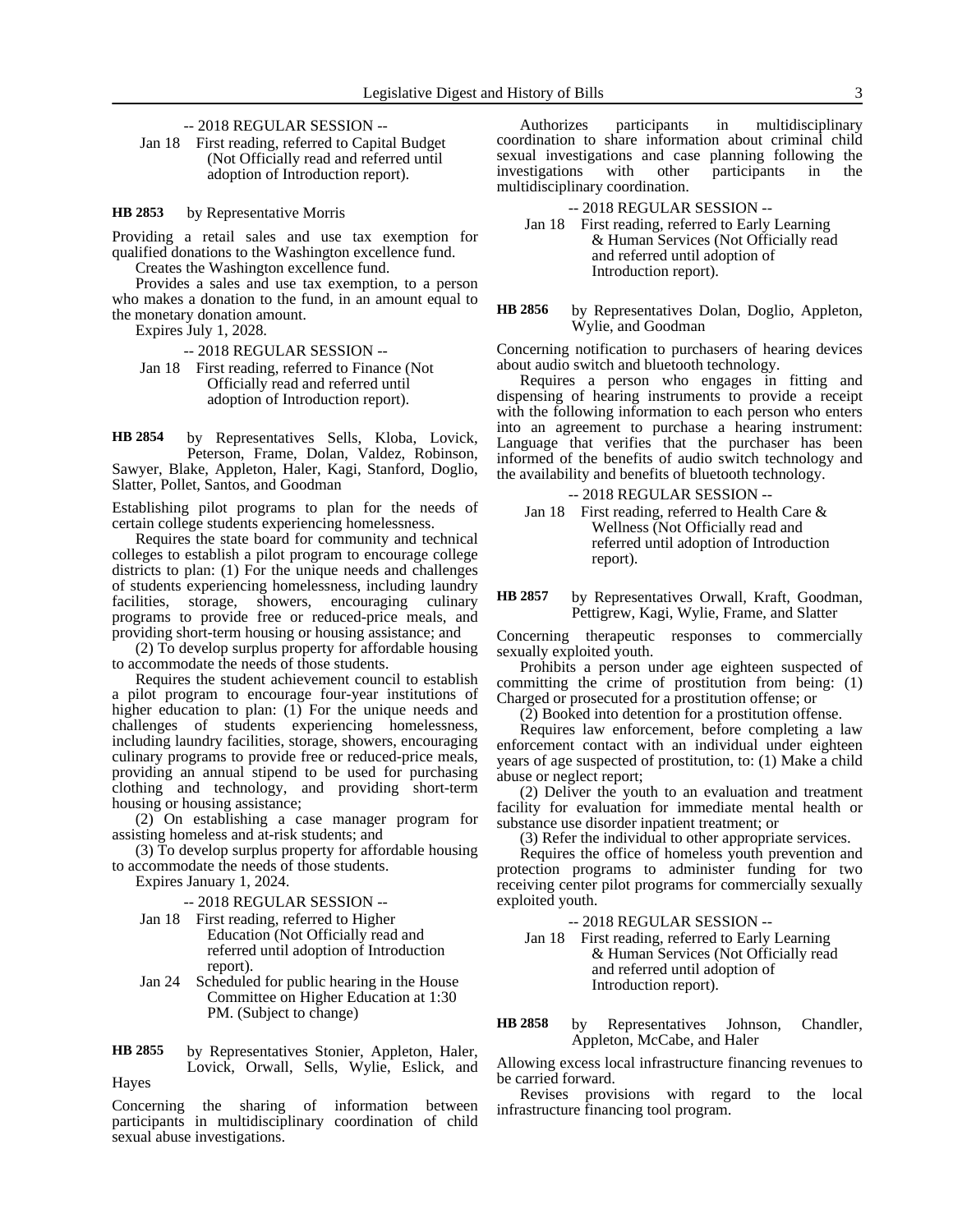Allows the revenues from local public sources, dedicated in the preceding calendar year, that are in excess of the project award to be carried forward and used in later years for certain purposes.

-- 2018 REGULAR SESSION --

Jan 18 First reading, referred to Technology & Economic Development (Not Officially read and referred until adoption of Introduction report).

#### by Representatives Walsh and Haler **HB 2859**

Modifying the management of the state's fisheries by creating the department of fisheries separate from the department of wildlife.

States that, Washington's fisheries management was consolidated with the department of wildlife years ago and it is time again for the department to reconfigure and adjust its resources. The legislature is creating this opportunity by providing a clear change of department structure to invest in management of fisheries.

-- 2018 REGULAR SESSION --

Jan 18 First reading, referred to State Government, Elections & Information Technology (Not Officially read and referred until adoption of Introduction report).

by Representatives Kilduff, Sawyer, Bergquist, Doglio, and Goodman **HB 2860**

Creating the Washington children's educational savings account program.

Creates the children's educational savings account program, through the Washington college savings program, to foster a college bound culture, promote financial stability, encourage families to open and contribute to the accounts, and create incentives for account beneficiaries to achieve specific milestones in their progress towards postsecondary education.

Requires the children's educational savings account program to provide an initial deposit of twenty-five dollars into each individual college savings program account opened through the children's educational savings account program.

Creates the children's educational savings account program account.

-- 2018 REGULAR SESSION --

Jan 18 First reading, referred to Higher Education (Not Officially read and referred until adoption of Introduction report).

by Representatives Ortiz-Self, Lovick, Klippert, Kilduff, Kagi, Frame, Jinkins, Macri, Kloba, Pollet, and Goodman **HB 2861**

Expanding the provision of trauma-informed child care.

Requires the department of children, youth, and families to convene an advisory group to develop a tenyear strategy to expand training in trauma-informed child care for early learning providers statewide and reduce expulsions from early learning environments.

Expires December 30, 2018.

-- 2018 REGULAR SESSION --

Jan 18 First reading, referred to Early Learning & Human Services (Not Officially read and referred until adoption of Introduction report).

by Representatives Harmsworth and Graves **HB 2862**

Concerning the use of park and ride lots by private employer transportation service vehicles.

Requires private employer transportation service vehicles to be allowed to use a park and ride lot regardless of the capacity of the lot.

-- 2018 REGULAR SESSION --

Jan 18 First reading, referred to Transportation (Not Officially read and referred until adoption of Introduction report).

by Representatives Stambaugh, Kilduff, Sawyer, Wylie, Bergquist, Macri, Doglio, and **HB 2863**

Pollet

Providing feminine hygiene products in community and technical colleges at no cost to students.

Requires feminine hygiene products to be available, at no cost to students, in restrooms of buildings serving female students in public community or technical colleges.

-- 2018 REGULAR SESSION --

Jan 18 First reading, referred to Higher Education (Not Officially read and referred until adoption of Introduction report).

#### by Representative Eslick **HB 2864**

Preventing fires in rental dwelling units.

Directs the state director of fire protection to: (1) Investigate ways to prevent fire deaths in rental dwellings;

(2) Educate landlords and tenants regarding their responsibilities;

(3) Develop possible criminal penalties;

(4) Evaluate insurance certification requirements or changes to the building code and other possible programs or funding that would improve installation and maintenance of smoke detectors in rental apartments and single-family homes; and

(5) Form a task force of stakeholders including landlords of residential units, tenants, local governments, firefighters, representatives from home builders and construction trades, the insurance industry, and a nonprofit that provides free smoke detectors and installation.

- -- 2018 REGULAR SESSION --
- Jan 18 First reading, referred to Local Government (Not Officially read and referred until adoption of Introduction report).
- by Representatives Sells, McCabe, Goodman, Manweller, Griffey, Irwin, Hayes, Pettigrew, **HB 2865**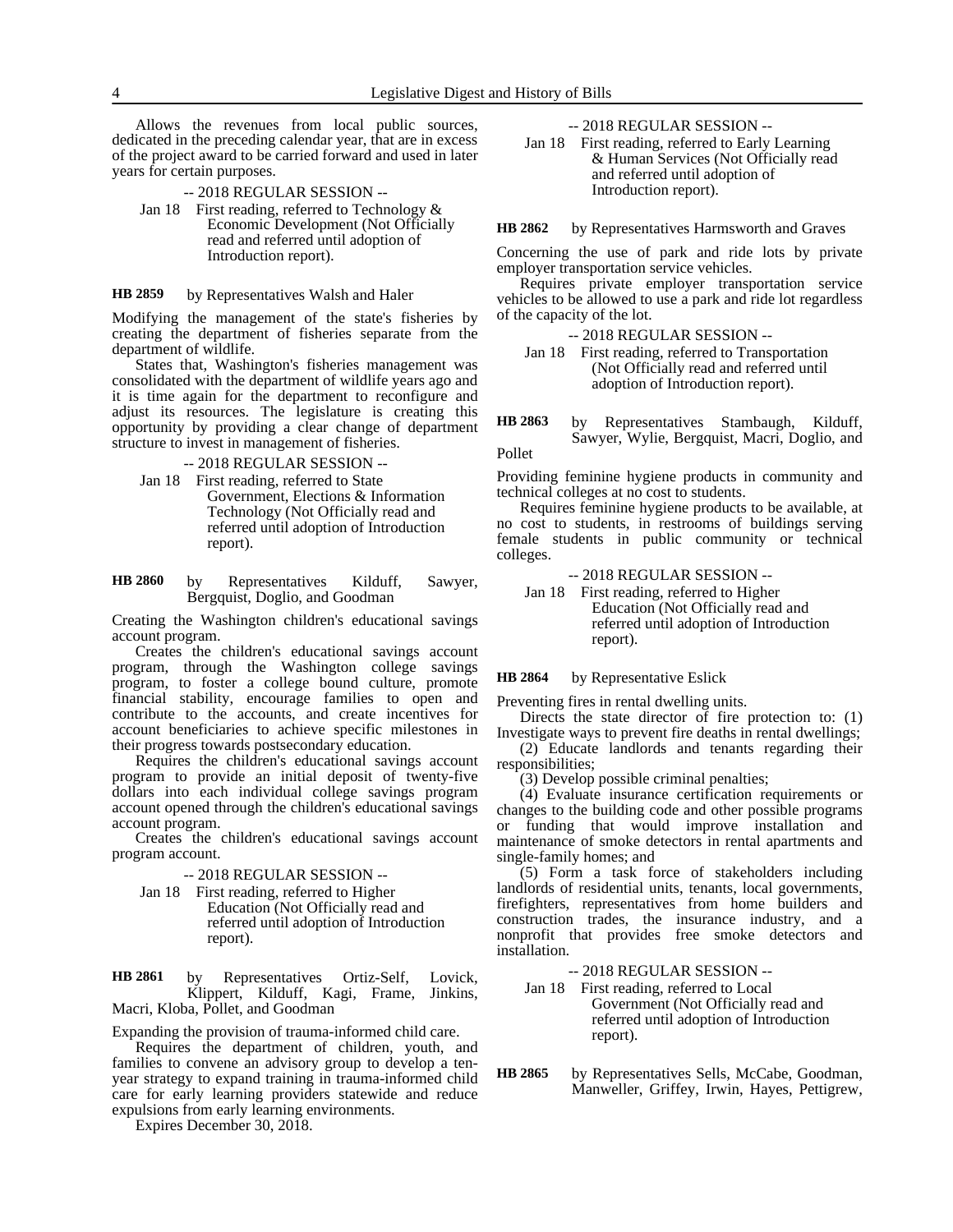Cody, Riccelli, Appleton, Valdez, Wylie, Ormsby, Doglio, and Pollet

Expanding the list of authorized provider types to treat injured workers suffering from mental health conditions caused by their industrial injury or occupational disease.

Modifies the state industrial insurance act to include the availability of mental health therapy and evaluation to injured workers.

Authorizes the following to provide these services: Psychiatrists, clinical Ph.D. or Psy.D. psychologists, psychiatric advanced registered nurse practitioners, mental health counselors, marriage and family therapists, and social workers.

-- 2018 REGULAR SESSION --

Jan 18 First reading, referred to Labor & Workplace Standards (Not Officially read and referred until adoption of Introduction report).

by Representatives Pellicciotti, Senn, Appleton, Valdez, Bergquist, Jinkins, Slatter, Pollet, and Santos **HB 2866**

Ensuring student rights under Title IX of the Education Amendments of 1972 are preserved.

Requires the office of the superintendent of public instruction to: (1) Ensure that the rights and protections provided under Title IX of the Education Amendments of 1972 and federal rules and guidance in effect as of January 19, 2017, implementing Title IX, are preserved for students in grades K-12;

(2) Convene a work group to examine the federal rules and guidance to determine the most efficient and effective method of ensuring that they are granted to students; and

(3) Issue guidelines and adopt rules, where appropriate and consistent with the work group's evaluation, incorporating the applicable rights and protections preserved for students.

Requires a school or school district that is required to comply with the Title IX Amendments to ensure its students have the same rights and protections.

Requires the following to have the aforementioned rights and protections: Students in the state system of community and technical colleges, students of institutions of higher education, and private postsecondary institutions of higher education.

Requires the workforce training and education coordinating board and the student achievement council to adopt rules incorporating the rights and protections.

-- 2018 REGULAR SESSION --

Jan 18 First reading, referred to Higher Education (Not Officially read and referred until adoption of Introduction report).

by Representatives Doglio, Graves, Orwall, Stambaugh, Pettigrew, Dent, Peterson, Senn, Macri, Kilduff, Appleton, Frame, Haler, Valdez, Eslick, Tharinger, McDonald, Slatter, Kloba, Pollet, Santos, and **HB 2867**

Helping foster and homeless youth complete apprenticeships.

Reeves

Establishes the passport to apprenticeship opportunities act.

Creates the passport to apprenticeship opportunities program to: (1) Encourage foster youth and youth experiencing homelessness to prepare for, enroll in, and successfully complete an apprenticeship; and

(2) Provide foster youth and youth experiencing homelessness with the planning, information, institutional support, and direct financial resources necessary for them to succeed in a preapprenticeship or apprenticeship.

Requires the employment security department to: (1) Design and implement a program of assistance for residents who emancipated from the state foster care system after having spent at least one day in care or who experienced homelessness for one day between the ages of thirteen and eighteen;

(2) Convene and consult with an advisory committee to assist with program design and implementation; and

(3) With input from the state apprenticeship and training council and the foster care partnership, develop and maintain a web site and outreach program to serve as a portal for foster and homeless youth to obtain information regarding apprenticeships and preapprenticeships.

Requires the department of social and health services and the department of commerce to devise and implement procedures for: (1) Identifying applicants eligible for services; and

(2) Sharing that information with the employment security department.

-- 2018 REGULAR SESSION --

Jan 18 First reading, referred to Higher Education (Not Officially read and referred until adoption of Introduction report).

#### by Representatives Pettigrew, Stokesbary, Muri, Johnson, and Slatter **HB 2868**

Facilitating high school success.

Requires, rather than encourages, each school district board of directors to adopt an academic acceleration policy for high school students.

Requires each school district to enroll a student in a dual credit course or program if he or she wants to enroll in the course or program.

Modifies the following areas of education statutes to include all eligible high school students rather than only certain grades: (1) College in the high school program and the running start program;

(2) The requirement to provide general information to students about the running start program; and

(3) Cooperative agreements between the state's school districts and the community colleges in Oregon and Idaho that allow a student to earn high school and college credit concurrently.

Allows a school district to expend a portion of its learning assistance program allocation: (1) To develop a dropout early warning and intervention data system; and

(2) On interventions for students identified as at risk of not graduating using the dropout early warning and intervention data system.

Includes migrant students and English language learners in the definition of "vulnerable student."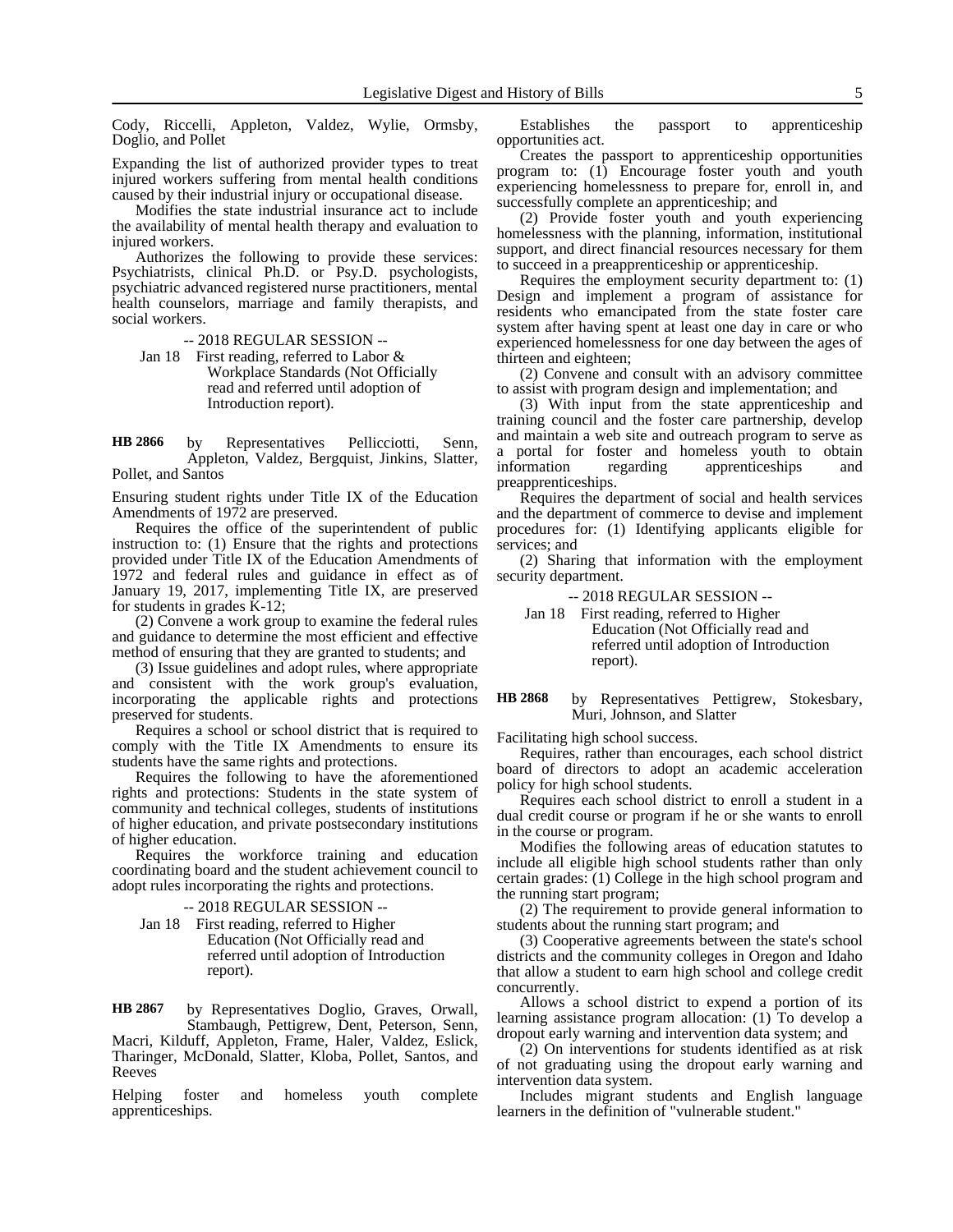-- 2018 REGULAR SESSION --

- Jan 18 First reading, referred to Education (Not Officially read and referred until adoption of Introduction report).
- by Representatives Chandler, Taylor, and Haler **HB 2869**

Addressing the maximum share of public employee health benefit premiums to be paid by employers participating in the public employees' benefits board.

Modifies state health care authority provisions and the personnel system reform act with regard to the maximum share of public employee health benefit premiums to be paid by employers participating in the public employees' benefits board.

- -- 2018 REGULAR SESSION --
- Jan 18 First reading, referred to Appropriations (Not Officially read and referred until adoption of Introduction report).

by Representatives Orwall, Kagi, and Slatter Concerning families in need of services. **HB 2870**

Repeals chapter 13.32A RCW (the family reconciliation act) and creates a new chapter (the family in need of services act).

Recognizes that there is a need to provide support to youth and families who are experiencing severe conflict.

Finds that, under the family reconciliation act, at-risk youth petitions and child in need of services petitions were available for youth and families to request assistance. This system was established to recognize early warning signs of risk and provide an avenue through the juvenile court system to request crisis intervention and services to stabilize the family.

Declares an intent to create an early public system response designed to address family crisis by: (1) Merging those petitions into the family in need of services petition;

(2) Providing a legal process by which families that are experiencing crisis can request and receive prompt assistance from juvenile courts;

(3) Providing residential placement and therapeutic support for the youth; and

(4) Allowing services and interventions for the parent.

# -- 2018 REGULAR SESSION --

Jan 18 First reading, referred to Early Learning & Human Services (Not Officially read and referred until adoption of Introduction report).

by Representatives Pettigrew, Sawyer, Chapman, and Buys **HB 2871**

Changing the baseball stadium based special license plate. Repeals RCW 46.18.215 (baseball stadium license

plates) and creates a Seattle Mariners special license plate that will display the Seattle Mariners logo.

Provides funds, once the state has been reimbursed for the special license plates, to InvestED to encourage secondary students who have economic needs to stay in school, return to school, or get involved within their learning community.

-- 2018 REGULAR SESSION --

- Jan 19 First reading, referred to Transportation (Not Officially read and referred until adoption of Introduction report).
- by Representatives Peterson, Young, and Ortiz-Self **HB 2872**

Concerning pollution liability insurance for heating oil tanks.

Provides a per calendar year limit on pollution liability insurance for heating oil tanks.

-- 2018 REGULAR SESSION --

- Jan 19 First reading, referred to Environment (Not Officially read and referred until adoption of Introduction report).
- by Representatives Blake, Condotta, and Goodman **HB 2873**

Addressing motorcycle profiling.

Prohibits a state or local law enforcement officer or law enforcement agency from engaging in motorcycle profiling.

Entitles a victim of motorcycle profiling to maintain a private civil cause of action in a court of competent jurisdiction against the person or agency who profiled them.

-- 2018 REGULAR SESSION --

### Jan 19 First reading, referred to Judiciary (Not Officially read and referred until adoption of Introduction report).

by Representative Caldier **HB 2874**

Clarifying the number of board members for certain public transportation benefit areas.

Requires the governing body of a public transportation benefit area, that only borders the western side of the Puget Sound and has a population of more than two hundred thousand, to have six members.

-- 2018 REGULAR SESSION --

- Jan 19 First reading, referred to Transportation (Not Officially read and referred until adoption of Introduction report).
- by Representatives McBride, Jinkins, Muri, Fey, Ryu, Kilduff, Sawyer, McDonald, Tharinger, Barkis, Stambaugh, Wilcox, Wylie, Kirby, **HB 2875**

Ortiz-Self, Clibborn, and Chapman

Concerning sales, use, and excise tax exemptions for selfhelp housing development.

Provides sales and use tax and real estate excise tax exemptions for self-help housing.

-- 2018 REGULAR SESSION --

Jan 19 First reading, referred to Finance (Not Officially read and referred until adoption of Introduction report).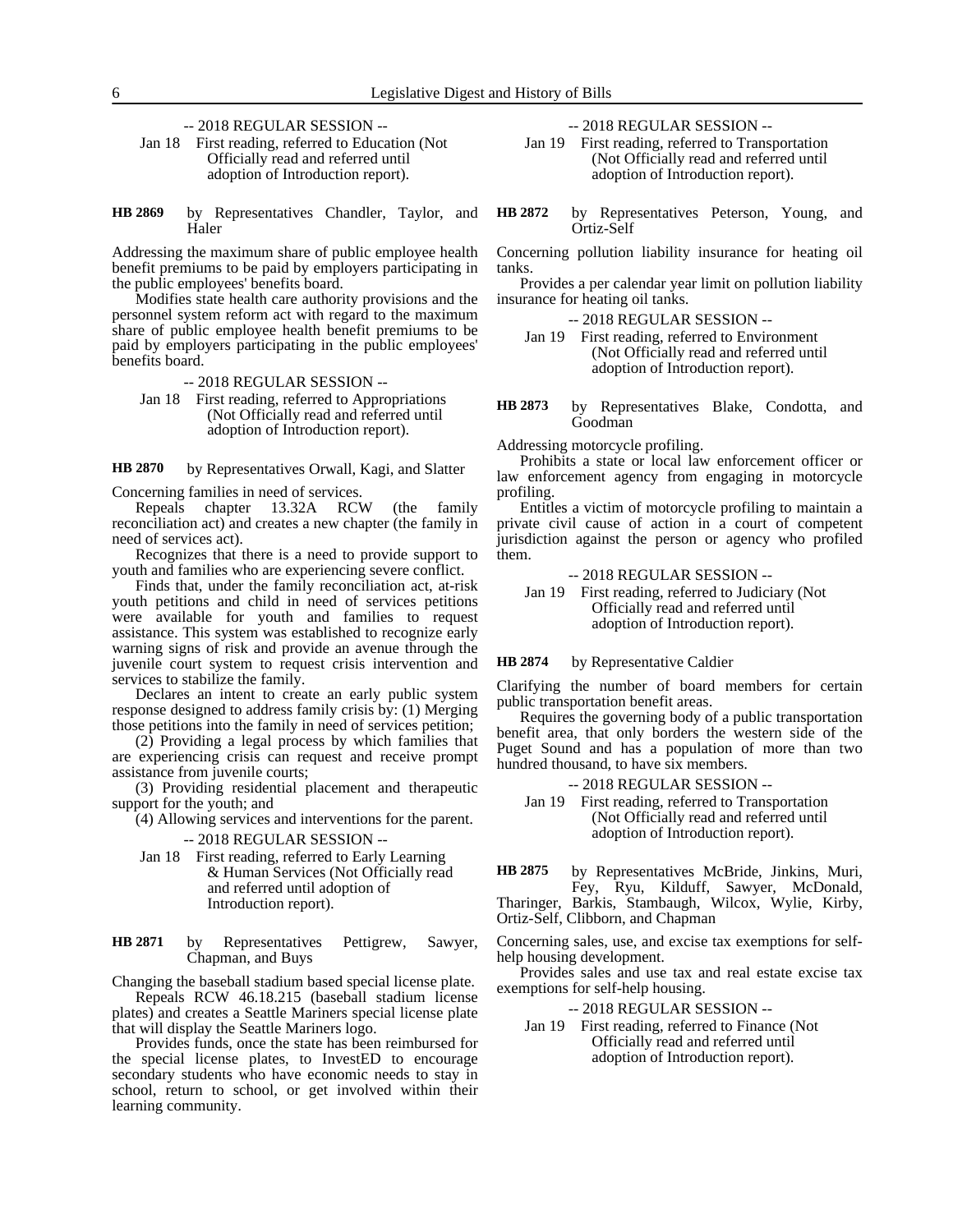#### by Representatives Peterson and Nealey **HB 2876**

Authorizing cities planning under the growth management act to impose certain real estate excise taxes by councilmatic action.

Authorizes a city that plans under the growth management act to impose certain real estate excise taxes by councilmatic action.

-- 2018 REGULAR SESSION --

Jan 19 First reading, referred to Finance (Not Officially read and referred until adoption of Introduction report).

by Representatives Kagi, Dent, Reeves, Frame, Caldier, Kilduff, Tarleton, Johnson, Eslick, Ortiz-Self, Kloba, and Pollet **HB 2877**

Concerning equitable educational outcomes for foster children and youth from preschool to postsecondary education.

Requires the department of children, youth, and families, the office of the superintendent of public instruction, and the student achievement council to convene a work group with aligned nongovernmental agencies to create a plan for children and youth in foster care to facilitate educational equity with their general student population peers and to close the disparities between racial and ethnic groups.

-- 2018 REGULAR SESSION --

Jan 19 First reading, referred to Early Learning & Human Services (Not Officially read and referred until adoption of Introduction report).

#### by Representatives Ortiz-Self, Macri, Robinson, Valdez, and Pollet **HB 2878**

Concerning pesticide exposure and notification of certain pesticide applications.

Declares that community members should be protected from pesticide exposure and notified of certain pesticide applications to prevent unnecessary exposure.

Requires a pesticide user to provide written notice of an intended pesticide application in accordance with certain requirements.

Requires the department of health to develop a list of individuals who apply to receive notification of pesticide applications on adjacent property.

Authorizes the department of health and the department of labor and industries to investigate and assess a civil fine in accordance with administrative procedures for certain violations in this act.

Prohibits the civil fine from exceeding seven thousand five hundred dollars.

-- 2018 REGULAR SESSION --

- Jan 19 First reading, referred to Health Care & Wellness (Not Officially read and referred until adoption of Introduction report).
- by Representatives Fitzgibbon, Macri, and Pollet; by request of Department of Ecology **HB 2879**

Concerning the Washington clean air act.

Authorizes the department of ecology to require persons who produce or distribute fossil fuels to comply with emission standards or emission limits on emissions of greenhouse gases from those fossil fuels when the fossil fuels are used in this state.

Modifies the Washington clean air act regarding the emission credits banking program; requirements to report emissions of greenhouse gases where the emissions are from fossil fuels sold in this state by a single supplier; and adoption of rules on certain emissions of carbon dioxide, methodologies established to ensure that emissions occurring outside of this state are not reported to the department, requiring a person to use a specific method to complete their report, and requiring persons to have a third party verify their report.

-- 2018 REGULAR SESSION --

Jan 19 First reading, referred to Environment (Not Officially read and referred until adoption of Introduction report).

by Representatives Fey, Jinkins, Kirby, Griffey, and Sawyer **HB 2880**

Concerning the redevelopment of an area overlapping the boundary between two adjacent cities.

Addresses available methods for the annexation of all or a part of a city or town to another city or town and public hearings on proposed comprehensive plans.

Subjects an annexation of all or part of a city or town to potential review by a boundary review board.

- -- 2018 REGULAR SESSION --
- Jan 19 First reading, referred to Local Government (Not Officially read and referred until adoption of Introduction report).
- Jan 25 Scheduled for public hearing in the House Committee on Local Government at 1:30 PM. (Subject to change)

by Representatives Sawyer and Vick **HB 2881**

Creating a new crime applicable to platforms, including internet web sites, that facilitate unauthorized gambling activity.

Creates the crime of unlawful operation of a platform that facilitates an unauthorized gambling activity, which is a class C felony.

States that, a person is guilty of the crime if he or she operates a platform, including an internet web site, that charges customers a fee for a service or product and on which customers may transfer virtual items with or without a charge, if the person knows, or could reasonably be expected to know, that third parties use the platform to engage in an unauthorized gambling activity involving the wager or transfer of virtual items.

-- 2018 REGULAR SESSION --

Jan 19 First reading, referred to Public Safety (Not Officially read and referred until adoption of Introduction report).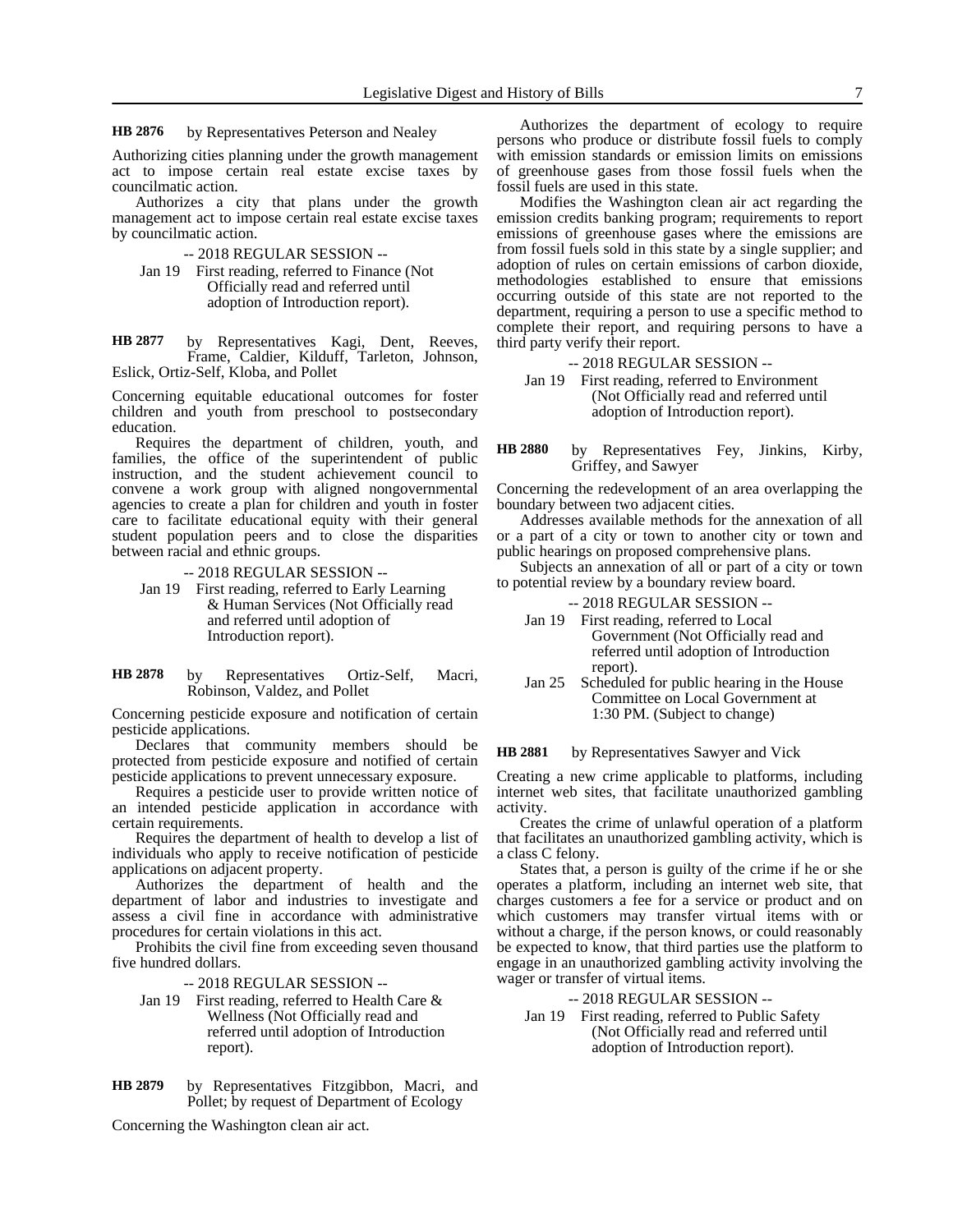by Representatives Kloba, Blake, Condotta, and Sawyer **HB 2882**

Addressing the regulation of odors from agricultural activities under the state clean air act.

Modifies the Washington clean air act to: (1) Provide a definition for "produce facility" which is a state-licensed marijuana facility;

(2) Include in the definition of "agricultural activity," the growing, raising, or production of flowers, fruit trees, vegetables, marijuana, usable marijuana, marijuanainfused products, and honey; and

(3) Exempt from clean air act provisions, odors or fugitive dust caused by agricultural activity consistent with good agricultural practices on produce facilities, unless they have a substantial adverse effect on public health.

-- 2018 REGULAR SESSION --

Jan 19 First reading, referred to Environment (Not Officially read and referred until adoption of Introduction report).

by Representatives Haler, Lovick, Johnson, Klippert, Jenkin, Schmick, Pettigrew, and Ortiz-Self **HB 2883**

Ensuring access to community-based services for developmentally disabled citizens currently served by the developmental disabilities administration.

Modifies provisions regarding access for developmentally disabled citizens, to community-based services, currently served by the developmental disabilities administration.

-- 2018 REGULAR SESSION --

Jan 19 First reading, referred to Early Learning & Human Services (Not Officially read and referred until adoption of Introduction report).

by Representatives Shea, Young, Hayes, Irwin, and McCaslin **HB 2884**

Concerning the crime of endangerment with a controlled substance.

Includes the following in the crime of endangerment with a controlled substance: If a person knowingly or intentionally permits a dependent child or dependent adult to be exposed to, ingest, inhale, or have contact with a controlled substance listed in schedule I or II, unless the exposure, ingestion, inhalation, or contact is in accordance with a valid prescription or order.

-- 2018 REGULAR SESSION --

Jan 19 First reading, referred to Public Safety (Not Officially read and referred until adoption of Introduction report).

by Representatives Shea and McCaslin **HB 2885**

Restricting certain individuals from participating on commissions, committees, or boards related to the oversight of law enforcement.

Prohibits certain employees and contractors who have been terminated from employment or had his or her contract terminated due to unethical or illegal behavior

from serving as a member of certain commissions, committees, and boards if the commission, committee, or board has oversight of law enforcement as part of its duties.

### -- 2018 REGULAR SESSION --

Jan 19 First reading, referred to State Government, Elections & Information Technology (Not Officially read and referred until adoption of Introduction report).

by Representatives Pollet, Graves, Frame, and Kilduff **HB 2886**

Concerning public records of the legislative branch.

Modifies the public records act to: (1) Exempt the following from the definition of agency: The judicial branch or the state legislature, including individual offices of state legislators, legislative caucuses, or other offices within the state legislature;

(2) Provide a definition for "public records" for purposes of the legislature;

(3) Provide exemptions from the definition of "public records" for purposes of the legislature; and

(4) Require the secretary of the senate and the chief clerk of the house of representatives to serve as the public records officer for the party caucuses and each state legislative office.

-- 2018 REGULAR SESSION --

- Jan 19 First reading, referred to State Government, Elections & Information Technology (Not Officially read and referred until adoption of Introduction report).
- by Representatives Riccelli, Holy, Volz, Ormsby, Shea, McCaslin, and Frame **HB 2887**

Addressing county commissioner elections.

Establishes the responsible representation act.

Requires certain noncharter counties to establish a redistricting committee to create, review, and adjust county commissioner districts.

- -- 2018 REGULAR SESSION --
- Jan 19 First reading, referred to State Government, Elections & Information Technology (Not Officially read and referred until adoption of Introduction report).

### **Senate Bills**

by Senate Committee on Ways & Means (originally sponsored by Senators Frockt, Honeyford, Mullet, Darneille, Liias, Palumbo, Takko, Keiser, Van De Wege, Hunt, Nelson, Dhingra, Chase, Saldaña, Rolfes, McCoy, Carlyle, Wellman, Ranker, and Kuderer) **SB 6090-S**

Concerning the capital budget.

### (AS OF SENATE 2ND READING 1/18/18)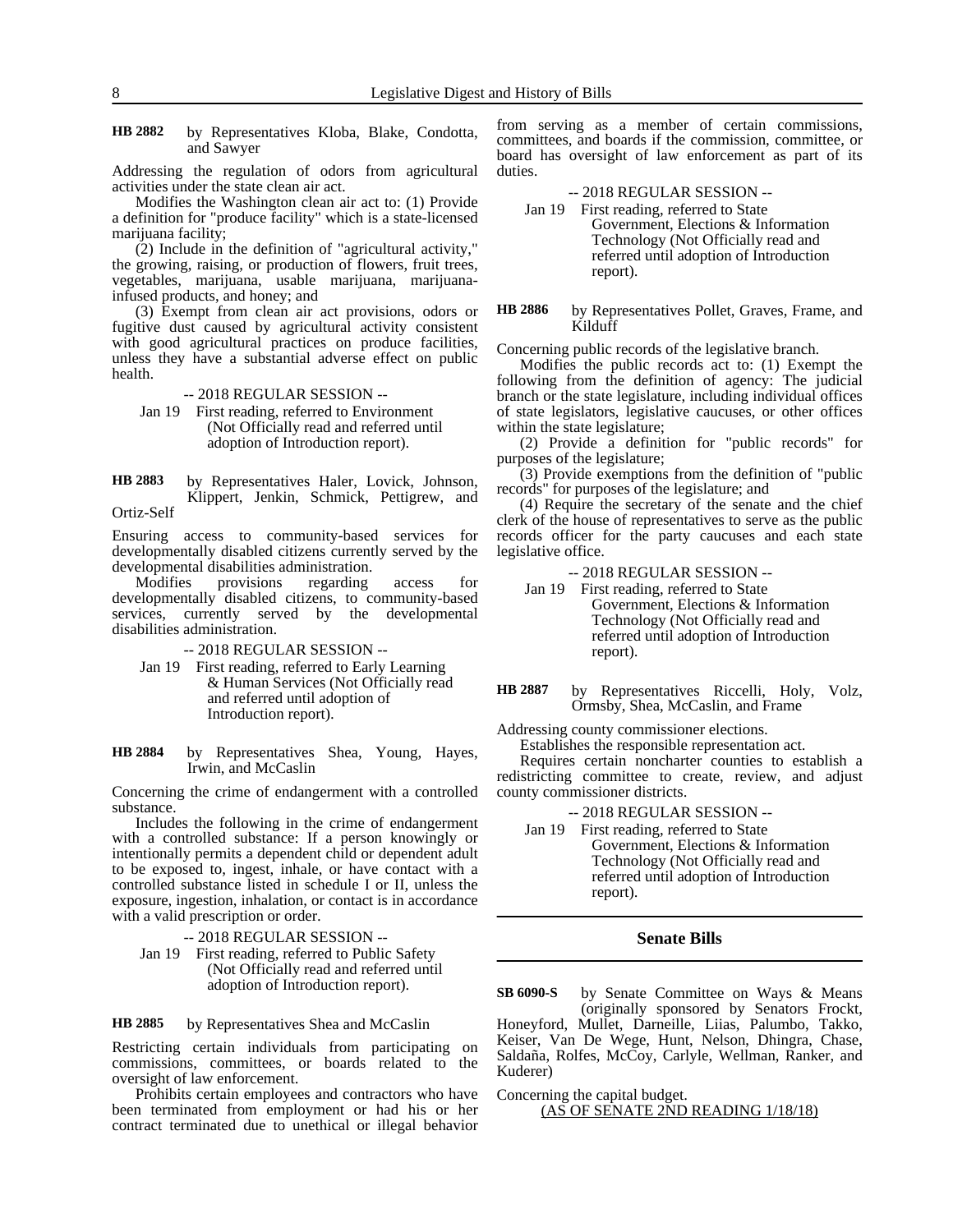capital improvements. -- 2018 REGULAR SESSION -- Jan 11 Public hearing in the Senate Committee on Ways & Means at 3:30 PM. Jan 15 WM - Majority; 1st substitute bill be substituted, do pass. Executive action taken in the Senate Committee on Ways & Means at 3:30 PM. Jan 16 Passed to Rules Committee for second reading. Placed on second reading by Rules **Committee.** Jan 18 1st substitute bill substituted. Rules suspended. Placed on Third Reading. Third reading, passed; yeas, 49; nays, 0; absent, 0; excused, 0. -- IN THE HOUSE -- Placed on second reading. Rules suspended. Placed on Third Reading. Third reading, passed; yeas, 95; nays, 1; absent, 0; excused, 2. -- IN THE SENATE -- Jan 19 President signed. -- IN THE HOUSE -- Speaker signed. -- OTHER THAN LEGISLATIVE ACTION -- Delivered to Governor. Governor partially vetoed. Chapter 2, 2018 Laws PV. Effective date 1/19/2018.

Makes appropriations and authorizes expenditures for

by Senate Committee on Agriculture, Water, Natural Resources & Parks (originally sponsored by Senators Van De Wege, Rolfes, and Frockt) **SB 6091-S**

Ensuring that water is available to support development. (AS OF SENATE 2ND READING 1/18/18)

Addresses the availability of water to support development.

Requires the department of ecology to: (1) Establish watershed restoration and enhancement committees in certain water resource inventory areas;

(2) Prepare and adopt a watershed restoration and enhancement plan for certain watersheds in collaboration with the committee; and

(3) Initiate two pilot projects to measure water use from all new groundwater withdrawals for domestic purposes exempt from permitting.

Creates the joint legislative task force on water resource mitigation to: (1) Review the treatment of surface water and groundwater appropriations as they relate to instream flows and fish habitat;

(2) Develop and recommend a mitigation sequencing process and scoring system to address appropriations; and

(3) Review the state supreme court decision in *Foster v. Department of Ecology.*

Declares an intent to appropriate three hundred million dollars for projects to achieve the goals of this act.

Creates the watershed restoration and enhancement account, the watershed restoration and enhancement taxable bond account, and the watershed restoration and enhancement bond account.

|                                     | -- 2018 REGULAR SESSION --                 |  |  |  |
|-------------------------------------|--------------------------------------------|--|--|--|
| Jan 8                               | Public hearing in the Senate Committee     |  |  |  |
|                                     | on Agriculture, Water, and Natural         |  |  |  |
|                                     | Resources & Parks at 1:30 PM.              |  |  |  |
| Jan 11                              | AWNP - Majority; 1st substitute bill be    |  |  |  |
|                                     | substituted, do pass.                      |  |  |  |
|                                     | And refer to Ways & Means.                 |  |  |  |
|                                     | On motion, referred to Rules.              |  |  |  |
|                                     | Executive action taken in the Senate       |  |  |  |
|                                     | Committee on Agriculture, Water, and       |  |  |  |
|                                     | Natural Resources & Parks at 1:30 PM.      |  |  |  |
| Jan $16$                            | Placed on second reading by Rules          |  |  |  |
|                                     | Committee.                                 |  |  |  |
| Jan 18                              | 1st substitute bill substituted.           |  |  |  |
|                                     | Floor amendment(s) adopted.                |  |  |  |
|                                     | Rules suspended. Placed on Third           |  |  |  |
|                                     | Reading.                                   |  |  |  |
|                                     | Third reading, passed; yeas, 35; nays, 14; |  |  |  |
|                                     | absent, 0; excused, 0.                     |  |  |  |
|                                     | -- IN THE HOUSE --                         |  |  |  |
|                                     | Placed on second reading.                  |  |  |  |
|                                     | Rules suspended. Placed on Third           |  |  |  |
|                                     | Reading.                                   |  |  |  |
|                                     | Third reading, passed; yeas, 66; nays, 30; |  |  |  |
|                                     | absent, 0; excused, 2.                     |  |  |  |
|                                     | -- IN THE SENATE --                        |  |  |  |
|                                     | President signed.                          |  |  |  |
|                                     | -- IN THE HOUSE --                         |  |  |  |
| Jan $19$<br>Speaker signed.         |                                            |  |  |  |
| -- OTHER THAN LEGISLATIVE ACTION -- |                                            |  |  |  |
|                                     | Delivered to Governor.                     |  |  |  |
|                                     | Governor signed.                           |  |  |  |

by Senators Kuderer, Conway, Frockt, Hasegawa, and Rolfes **SB 6416**

Chapter 1, 2018 Laws. Effective date 1/19/2018.

Requiring the insurance commissioner to review a health carrier's surplus levels in its rate filing review process.

Requires the insurance commissioner to, for certain individual and small group rate filings submitted by a nonprofit health carrier for the individual or small group markets: (1) Review the carrier's surplus levels as an element in determining the reasonableness of the proposed rate; and

(2) Take into consideration the capital facility needs for carriers maintaining and operating hospital and clinical facilities.

### -- 2018 REGULAR SESSION --

Jan 17 First reading, referred to Health & Long Term Care.

by Senators Palumbo and Rivers **SB 6417**

Concerning the creation of housing opportunity zones by cities and counties.

Addresses the need to increase transit-oriented housing production.

Finds that more compact and efficient development within a one-half mile distance around transit facilities have shown value in providing affordable housing.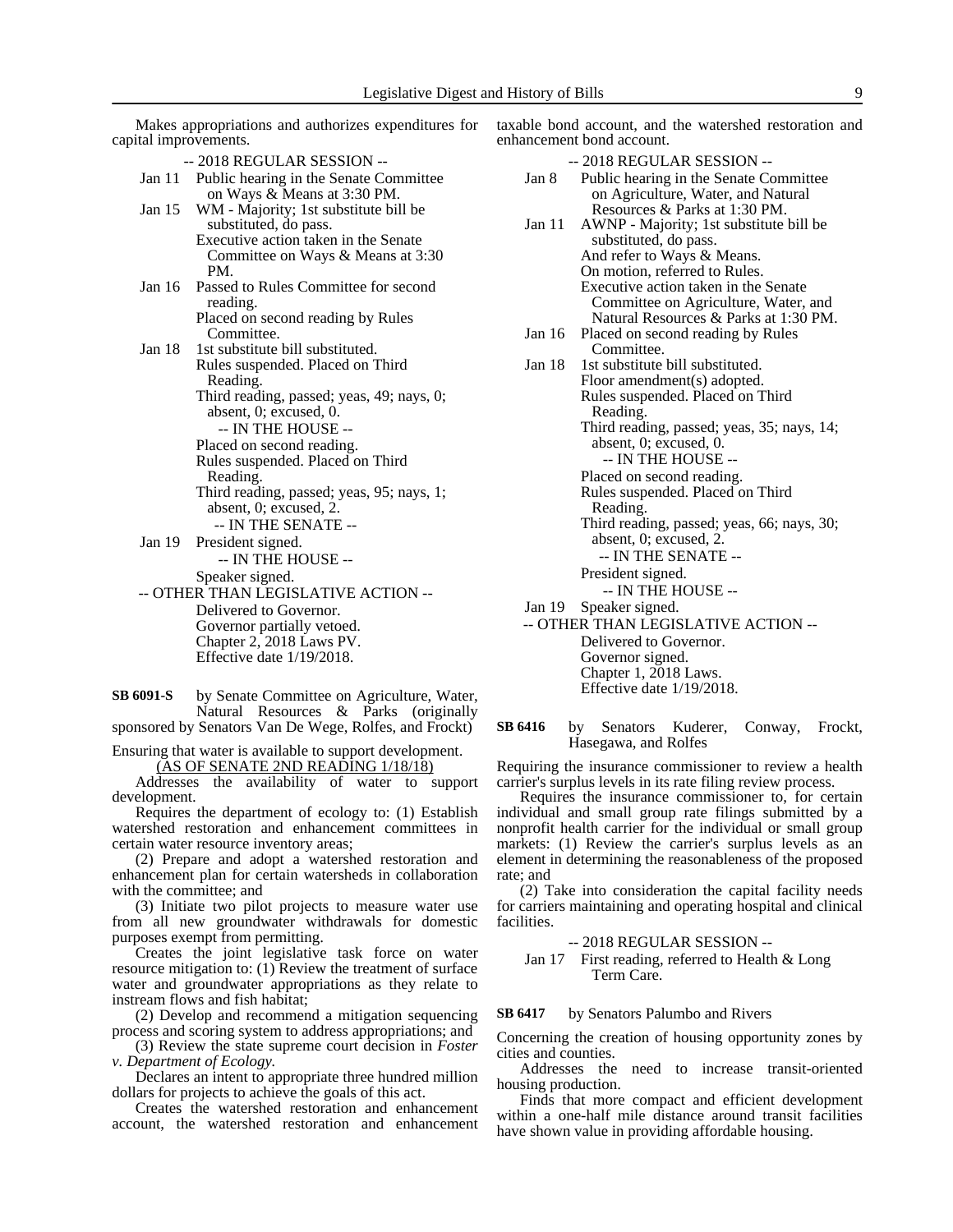Declares the intent of the legislature is to create an opt-in pilot program for cities and counties to: (1) Enable and encourage compact and efficient development within a one-half mile distance around transit facilities; and

(2) Choose to participate in the opportunity to access financial resources in exchange for streamlined residential project approval and reduced fees charged to specific housing projects.

Authorizes residential developments within a designated housing opportunity zone to participate in a city's or county's multifamily tax exemption program or similar program even if outside of a designated residential target area.

Requires the department of commerce to maintain maps of housing opportunity zones and areas eligible for designation as housing opportunity zones.

Requires the local ordinance by which impact fees are imposed to provide for the exemptions required by this act.

Creates the services for transit-oriented communities special account.

-- 2018 REGULAR SESSION --

- Jan 17 First reading, referred to Local Government.
- Jan 25 Scheduled for public hearing in the Senate Committee on Local Government at 1:30 PM. (Subject to change)
- by Senators Palumbo, O'Ban, Brown, and Zeiger **SB 6418**

Incentivizing the development of commercial office space in cities with a population of greater than thirty-five thousand and located in a county with a population of less than one million five hundred thousand.

Provides an incentive to stimulate commercial office space development in urban centers outside major metropolitan areas.

Provides certain cities with local options to incentivize the development of commercial office space in urban centers with access to transit, transportation systems, and other amenities.

Allows a governing authority of a city to designate a commercial office space development area, and within the area: (1) Adopt a local sales and use tax remittance program to incentivize the development of commercial office space; and

(2) Establish a local property tax reinvestment program to make public improvements that incentivize the development of commercial office space.

Requires the joint legislative audit and review committee to study the effectiveness of the local sales and use tax remittance and the local property tax reinvestment programs.

-- 2018 REGULAR SESSION --

Jan 17 First reading, referred to Economic Development & International Trade.

by Senators Rolfes, Zeiger, Billig, Wellman, Conway, Darneille, Kuderer, Palumbo, and Walsh **SB 6419**

Concerning access to the Washington early childhood education and assistance program.

Provides more flexibility in determining eligibility for the early childhood education and assistance program to maximize the state's investment and assure that program funding is deployed to serve the greatest number of children and families.

States that a child who is homeless is eligible for the program.

### -- 2018 REGULAR SESSION --

Jan 17 First reading, referred to Early Learning & K-12 Education.

by Senators Braun, Takko, and Fain **SB 6420**

Concerning criminal justice.

Modifies penalties for a person who drives a motor vehicle while that person is in a suspended or revoked status.

Changes the name of the "diversion program" to the "relicensing program" and modifies the eligibility requirements for the program.

Requires a county or city, in order to receive appropriated funds, to also: (1) Provide documentation that attorneys providing public defense services are in compliance with the state supreme court standards for indigent defense; and

(2) Collect, for certain hours billed, from each individual or organization that contracts to perform public defense services.

Provides the requirements for appropriating the funds for the cost of public defense services in cities and counties.

### -- 2018 REGULAR SESSION --

Jan 17 First reading, referred to Law & Justice.

#### by Senators Ranker, Saldaña, and Rolfes **SB 6421**

Updating the environmental and sustainability literacy plan.

Requires the superintendent of public instruction to convene a work group to update the environmental and sustainability literacy plan and develop grade appropriate demonstration lessons that connect to adopted state standards.

Includes demonstration lessons based on the state environmental and sustainability literacy plan in the definition of "courseware," for purposes of this act.

Removes the June 30, 2018, expiration date for RCW 28A.300.803 (section 2 of this act) regarding the library of openly licensed courseware; and the open educational resources account.

-- 2018 REGULAR SESSION --

Jan 17 First reading, referred to Early Learning & K-12 Education.

by Senators Ranker, Kuderer, Saldaña, and Rolfes **SB 6422**

Cleaning up toxic substances from Washington's marine waters.

Finds that nearshore marine waters in the Puget Sound portion of the Salish Sea are critical to the production of benthic organisms that support the entire food chain.

Requires the Puget Sound partnership, in consultation with the department of ecology, to prepare a report on the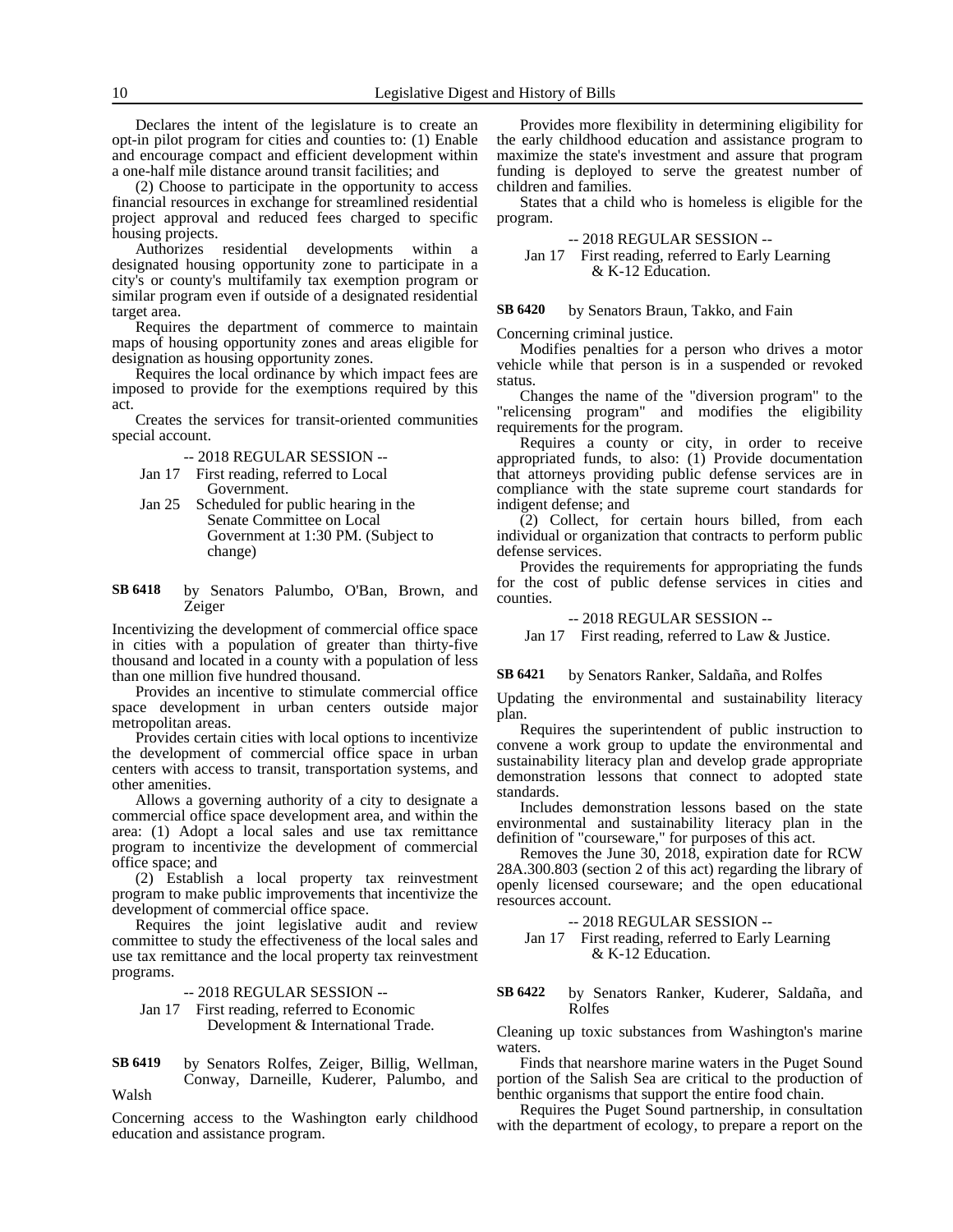effectiveness and pace of the removal of toxic substances from nearshore areas of Puget Sound and provide the report to the appropriate committees of the senate and house of representatives.

Requires the department of ecology to: (1) Prioritize funding of remedial actions at nearshore and marine zones that impact the recovery of Puget Sound, including the removal of creosote pilings; and

(2) Give preference to clean-up projects by Puget Sound partners that incorporate climate change impacts into remedial action designs and that address marine nearshore environments critical to ecological health and/or the local economy.

-- 2018 REGULAR SESSION --

Jan 17 First reading, referred to Energy, Environment & Technology.

by Senators Ranker, Conway, Darneille, Frockt, Hasegawa, Hunt, Keiser, Kuderer, Nelson, Pedersen, Takko, Wellman, and Rolfes **SB 6423**

Concerning the internet.

Establishes the net neutrality act.

Finds that the federal communications commission has repealed net neutrality rules intended to protect consumers and to ensure fair and reasonable access to the internet.

Declares an intent to: (1) Ensure that corporations do not impede competition or engage in deceptive consumer practices and that they offer service to customers on a nondiscriminatory basis; and

(2) Ensure certain principles are met in the provision of internet services.

Requires the director of the consolidated technology services agency to: (1) Adopt guidelines that identify and specify the state government's role as an internet customer;

(2) Use that customer power to ensure implementation of this act; and

(3) Establish sample master contracts for public entities to be used as an incentive for internet service providers to comply with the net neutrality standards.

Creates the internet consumer access account.

-- 2018 REGULAR SESSION -- Jan 17 First reading, referred to Energy,

Environment & Technology.

#### by Senators Carlyle, Fain, Palumbo, and Saldaña **SB 6424**

Authorizing an alternative form of regulation of electrical and natural gas companies.

Authorizes the utilities and transportation commission to, under certain conditions, regulate an electrical or gas company by authorizing an alternative form of regulation.

Requires electrical companies, gas companies, and the commission to use the carbon planning adder when evaluating and selecting conservation policies, programs, and targets.

Requires electrical companies to use the carbon planning adder in developing and evaluating integrated resource plans and evaluating and selecting long-term resource options.

Requires the following to be considered a nonemitting resource: Gas consisting largely of methane and other hydrocarbons derived from the decomposition of organic material in landfills, wastewater treatment facilities, and anaerobic digesters.

-- 2018 REGULAR SESSION --

- Jan 17 First reading, referred to Energy, Environment & Technology.
- Jan 24 Scheduled for public hearing in the Senate Committee on Energy and Environment & Technology at 8:00 AM. (Subject to change)

#### by Senators Kuderer, Cleveland, Bailey, Keiser, and Saldaña **SB 6425**

Concerning physical therapist supervision of assistive personnel.

Requires supervision by a physical therapist for the reevaluation of a patient, as follows, if patient care is given by a physical therapist assistant or other assistive personnel: The later of every fifth visit or every thirty days if a physical therapist has not treated the patient for any of the five visits or within the thirty days.

Authorizes a physical therapist, at any one time, to: (1) Supervise up to a total of three assistive personnel; or

(2) Two assistive personnel if he or she is working in a nursing home or in the public schools.

### -- 2018 REGULAR SESSION --

Jan 17 First reading, referred to Health & Long Term Care.

by Senators Wellman, Chase, Warnick, Sheldon, McCoy, Cleveland, Rivers, Wilson, Kuderer, and Rolfes **SB 6426**

Extending existing telecommunications authority to all ports in Washington state in order to facilitate publicprivate partnerships in wholesale telecommunications services and infrastructure.

Extends, to all ports in the state, the existing telecommunications authority in order to facilitate publicprivate partnerships in wholesale telecommunications services and infrastructure.

-- 2018 REGULAR SESSION --

Jan 17 First reading, referred to Energy, Environment & Technology. Public hearing in the Senate Committee on Energy and Environment & Technology at 8:00 AM.

by Senators Wellman and Zeiger; by request<br>of State Board of Education and of State Board of Education and Superintendent of Public Instruction **SB 6427**

Exchanging and aligning specific powers, duties, and functions of the superintendent of public instruction and the state board of education.

Finds that specific powers, duties, and functions of the state board of education and the superintendent of public instruction should be realigned, therefore, the legislature declares an intent to clarify, and in some cases shift, responsibilities related to private schools, educational service district boundaries, career and technical education equivalencies, adoption of learning standards, waiver of school district requirements, and compliance with basic education requirements.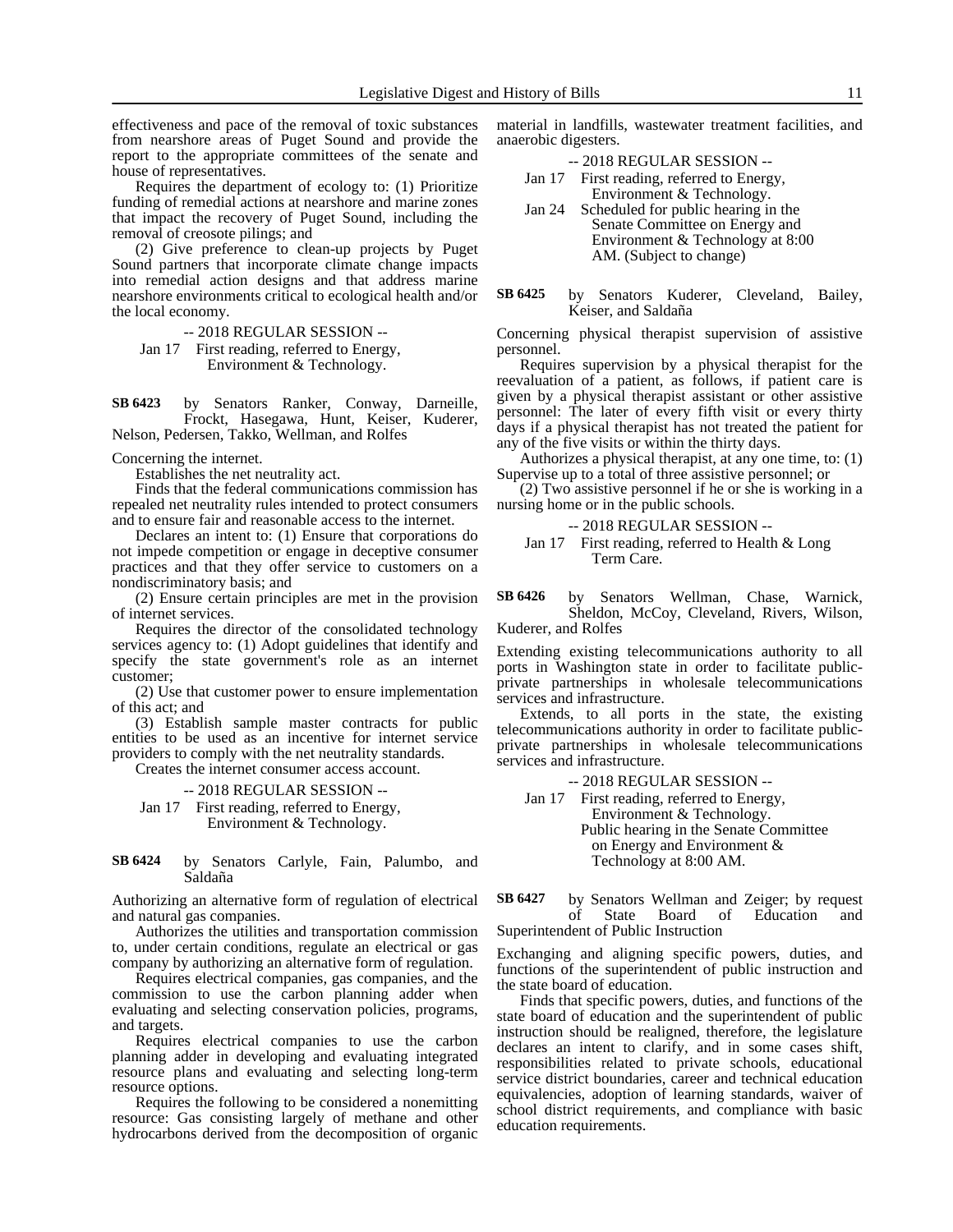### -- 2018 REGULAR SESSION --

Jan 17 First reading, referred to Early Learning & K-12 Education.

#### by Senator O'Ban **SB 6428**

Concerning attorneys' fees on public works contracts.

Requires the award of attorneys' fees, in disputes arising from public works contracts, to be paid only if the prevailing party recovers more than the amount offered in settlement.

-- 2018 REGULAR SESSION --

Jan 17 First reading, referred to State Government, Tribal Relations & Elections.

#### by Senator Zeiger **SB 6429**

Addressing overtime compensation for seasonal employees at agricultural fairs.

Addresses compensation for employment in excess of a forty-hour workweek as it applies to seasonal employees at concessions and recreational establishments at agricultural fairs.

-- 2018 REGULAR SESSION --

Jan 17 First reading, referred to Labor & Commerce.

#### by Senator Zeiger **SB 6430**

Concerning the consumption of alcohol for certain special events held on agricultural fairgrounds.

States that the specified premises or designated areas, regarding the consumption of alcohol, for certain special events that have a special occasion license, with a fairgrounds endorsement, and are held on the fairgrounds of agricultural area fairs, county and district fairs, or community fairs includes the entire fair venue, or a designated area of the venue, under certain circumstances.

-- 2018 REGULAR SESSION --

Jan 17 First reading, referred to Labor & Commerce.

#### by Senator Zeiger **SB 6431**

Authorizing certain fairs with special occasion licenses to have multiple concessionaires.

Authorizes special occasion licensees to have multiple vendors and service locations within a fair venue for the sale of spirits, beer, and wine if: (1) It is for an agricultural area fair, a county or district fair, or a community fair; and

(2) The fairgrounds are enclosed by fencing and access is controlled.

-- 2018 REGULAR SESSION -- Jan 17 First reading, referred to Labor & Commerce.

#### by Senators Zeiger and Angel **SB 6432**

Concerning homeowner association and condominium bylaws.

Requires a homeowners' association and a unit owners' association, for associations and condominiums established after the effective date of this act, to record bylaws and amendments to the bylaws in each county in which a portion of the association is located in the same manner as a deed, and the bylaws and amendments are effective only upon recording.

### -- 2018 REGULAR SESSION --

Jan 17 First reading, referred to Law & Justice.

#### by Senators Keiser and Fain **SB 6433**

Providing a business and occupation tax credit for certain processing.

Provides a sales tax exemption, in the form of a remittance, to certain wholesalers and third-party warehousers who own or operate warehouses or grain elevators and retailers who own or operate distribution centers.

### -- 2018 REGULAR SESSION --

Jan 17 First reading, referred to Ways & Means.

by Senators Rolfes, Rivers, Nelson, Brown, and Saldaña **SB 6434**

Concerning electric-assisted bicycles.

Modifies electric-assisted bicycle provisions with regard to: Permanently affixed stamps from the manufacturer or distributor; driver's license not required for operation; and prohibitions on where they may be driven.

Requires an electric-assisted bicycle's electric motor to have a power output of no more than seven hundred fifty watts and meet the requirements of either a class 1 electric-assisted bicycle, class 2 electric-assisted bicycle or class 3 electric-assisted bicycle.

-- 2018 REGULAR SESSION --

Jan 17 First reading, referred to Transportation.

#### by Senators Cleveland, Keiser, Kuderer, and Saldaña **SB 6435**

Establishing healthy workplaces.

Prohibits an employee from being subjected to an abusive work environment.

Prohibits an employer or employee from retaliating in any manner against an employee who has: (1) Opposed an unlawful employment practice under this act; or

(2) Made a charge, testified, assisted, or participated in any manner in an investigation or proceeding, including internal complaints and proceedings, arbitration and mediation proceedings, and legal actions.

- -- 2018 REGULAR SESSION --
- Jan 17 First reading, referred to Labor & Commerce.
- Jan 24 Scheduled for public hearing in the Senate Committee on Labor & Commerce at 1:30 PM. (Subject to change)

by Senators Cleveland, Billig, Kuderer, and Saldaña **SB 6436**

Concerning foster youth health care benefits.

Extends the date in which certain behavioral health services must be integrated into the managed health care plan for foster children.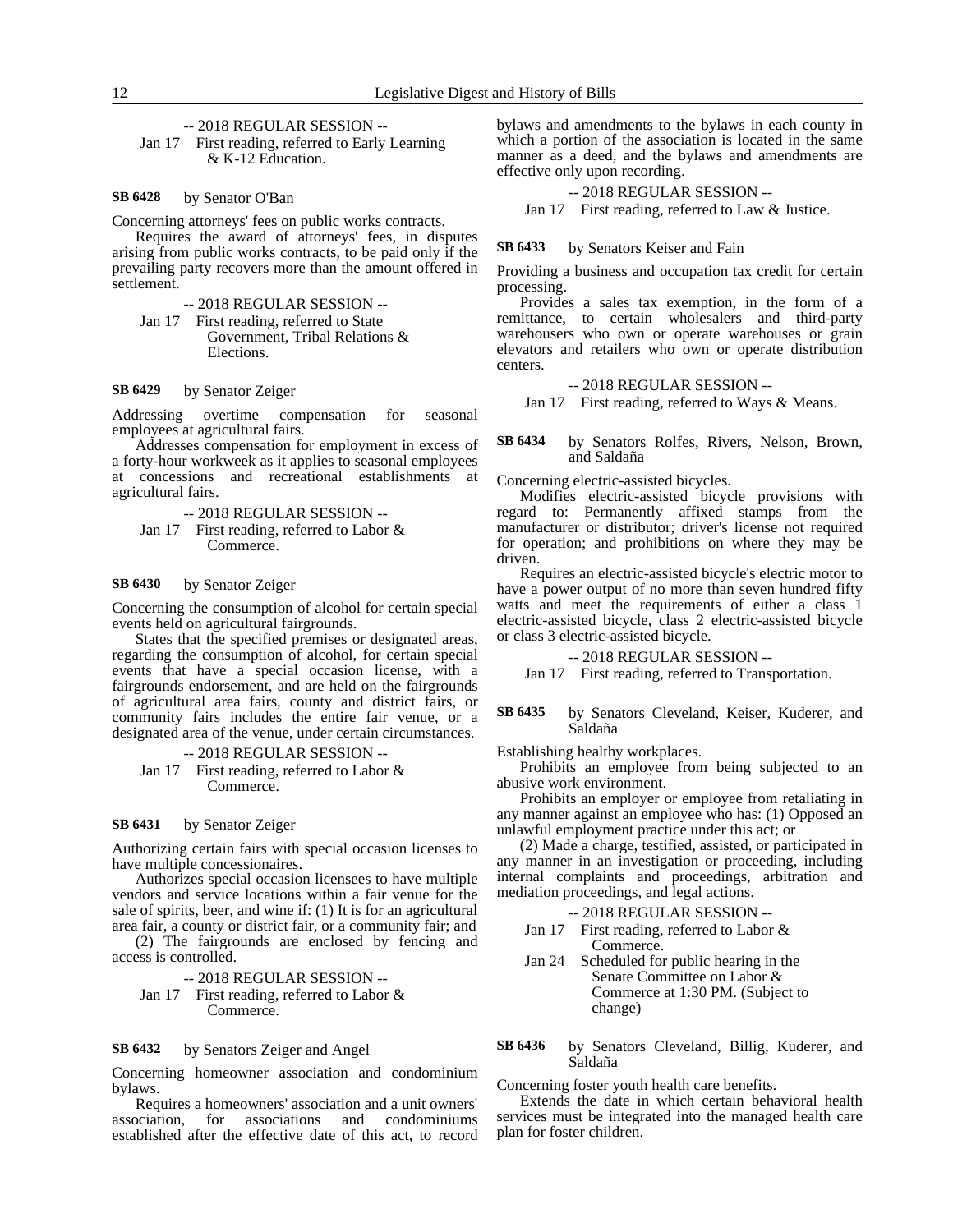Allows the parent or guardian of a child, who is no longer a dependent child, to choose to continue enrollment in the integrated managed health care plan for foster children for up to twelve months following reunification with the child's parents or guardian if the child meets certain requirements.

- -- 2018 REGULAR SESSION --
- Jan 17 First reading, referred to Health & Long Term Care.

by Senator King **SB 6437**

Addressing the disposal of recreational vehicles abandoned on public property.

Authorizes a registered tow truck operator to transport an abandoned recreational vehicle without being licensed as a hulk hauler.

Requires the department of licensing, before accepting an application for a registration for a recreational vehicle, to collect a six-dollar abandoned recreational disposal fee from the applicant in addition to other fees and taxes.

Allows registered tow truck operators, vehicle wreckers, or scrap processors, to apply to the department of licensing for financial aid for the transport, storage, dismantling, and disposal of abandoned recreational vehicles from public property.

Authorizes a solid waste disposal site that is compliant with all applicable regulations to wreck a nonmotorized abandoned recreational vehicle.

Makes an appropriation from the motor vehicle fund to the department of licensing for the purposes of this act.

Creates the abandoned recreational vehicle disposal account.

-- 2018 REGULAR SESSION --

Jan 17 First reading, referred to Transportation.

by Senators King, Palumbo, and Hobbs **SB 6438**

Clarifying the collection process for existing vehicle service transactions.

Clarifies the department of licensing's collection process for existing vehicle service transactions.

-- 2018 REGULAR SESSION --

Jan 17 First reading, referred to Transportation.

#### by Senator Ericksen **SB 6439**

Reducing the state property taxes payable in calendar years 2018 and 2019.

Reduces state property taxes that are payable in calendar years 2018 and 2019.

-- 2018 REGULAR SESSION --

Jan 17 First reading, referred to Ways & Means.

#### by Senator Ericksen **SB 6440**

Concerning the I-5/Exit 274 interchange project.

Makes an appropriation from the connecting Washington account - state funds for the department of transportation to complete an interchange justification report and begin environmental review for an I-5/Exit 274 interchange project in Blaine.

Requires the department of transportation to: (1) Actively pursue 12.9 million dollars in additional funds to pay for the remainder of the project's estimated cost; and

(2) Pursue all relevant funding options including grants from the federal highway administration and the freight mobility strategic investment board and matching funds from local governments or private businesses.

### -- 2018 REGULAR SESSION --

Jan 17 First reading, referred to Transportation.

#### by Senators Billig, Wellman, Zeiger, Keiser, Saldaña, and Walsh **SB 6441**

Transferring the working connections and seasonal child care programs to the department of children, youth, and families.

Transfers the powers, duties, and functions of the department of social and health services, pertaining to the working connections child care program and the seasonal child care program, to the department of children, youth, and families.

-- 2018 REGULAR SESSION --

- Jan 17 First reading, referred to Early Learning & K-12 Education.
- Jan 23 Scheduled for public hearing in the Senate Committee on Early Learning & K-12 Education at 1:30 PM. (Subject to change)

by Senators Fain and Saldaña **SB 6442**

Concerning benefits and exclusion within dental benefit coverage.

Prohibits health benefit plans, health care service contractors, and health carriers that offer dental benefits from denying or limiting coverage based on an individual's oral health condition.

Jan 17 First reading, referred to Health & Long Term Care.

#### by Senators Fortunato, Mullet, and Angel **SB 6443**

Addressing joint self-insurance programs for property and liability risks.

Authorizes a qualifying state agency to participate in: (1) A local government joint self-insurance program formed or operating in accordance with chapter 48.62 RCW regarding local government insurance transactions; and

(2) The program to obtain liability insurance coverage.

Defines "qualifying state agency" as a state agency, board, commission, or other entity of the state with a biennial operating budget of not more than five million dollars.

-- 2018 REGULAR SESSION --

- Jan 17 First reading, referred to Financial Institutions & Insurance.
- Jan 23 Scheduled for public hearing in the Senate Committee on Financial Institutions & Insurance at 8:30 AM. (Subject to change)

<sup>-- 2018</sup> REGULAR SESSION --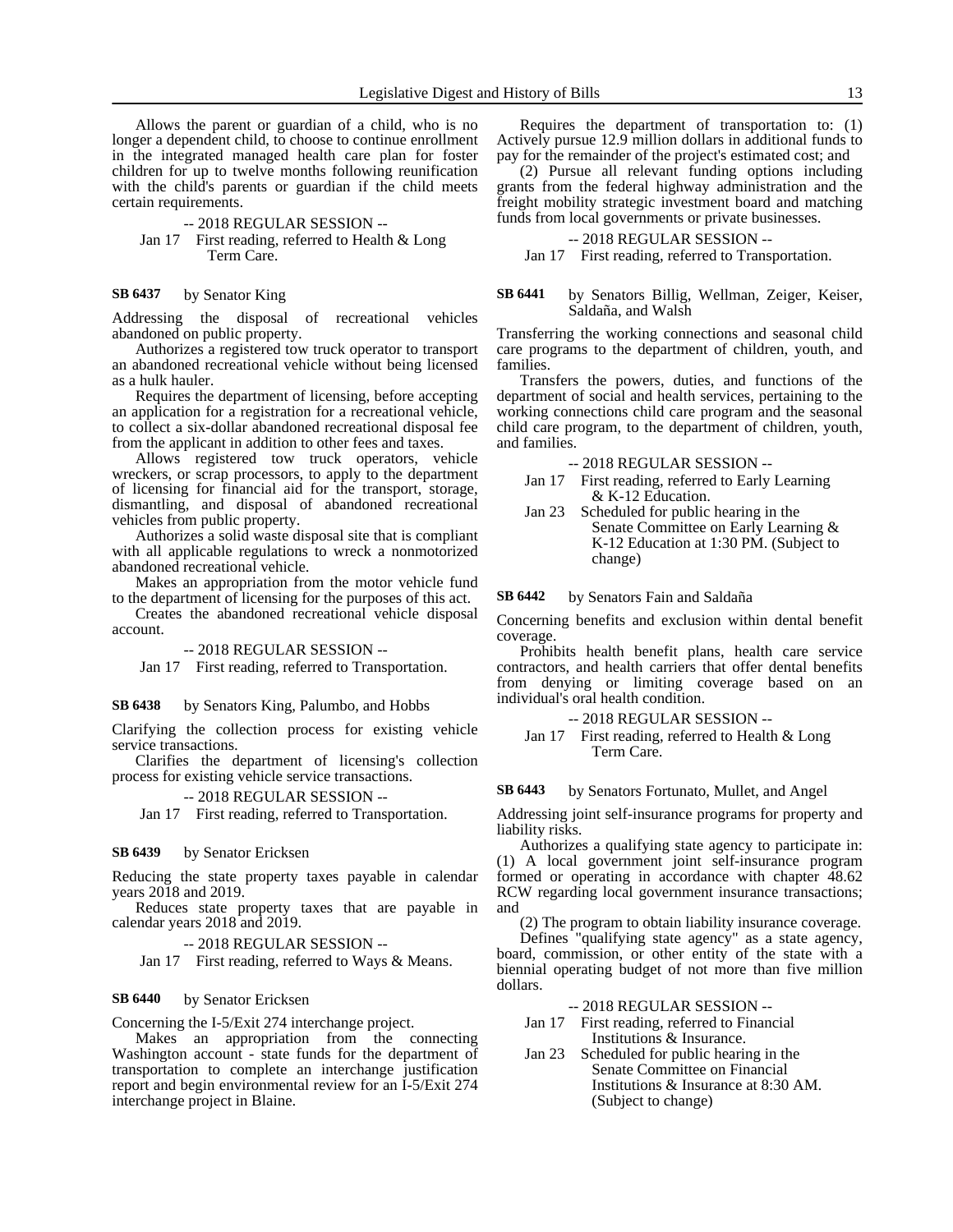by Senator Cleveland **SB 6444**

Modifying alcohol sales by distributors.

Authorizes a person holding a wine distributor license to sell wine or cider directly to consumers for offpremises consumption, subject to certain requirements.

Authorizes a person holding a beer distributor license to, subject to certain requirements, sell malt beverages directly to: (1) Bona fide, full-time employees; or

(2) Consumers for off-premises consumption.

- -- 2018 REGULAR SESSION --
- Jan 17 First reading, referred to Labor & Commerce.

by Senators Dhingra, O'Ban, Darneille, Saldaña, Wellman, Cleveland, Billig, Fain, Hasegawa, Keiser, Kuderer, and Palumbo **SB 6445**

Providing postsecondary education to enhance education opportunities and public safety.

Addresses postsecondary education and training for incarcerated adults.

- -- 2018 REGULAR SESSION --
- Jan 17 First reading, referred to Human Services & Corrections.
	- Public hearing in the Senate Committee on Human Services & Corrections at 1:30 PM.
- by Senators Carlyle, Hunt, Keiser, and Kuderer **SB 6446**

Ensuring consumers rights to internet transparency.

Requires a person engaged in the provision of broadband internet access service in the state to publicly disclose accurate information regarding the network management practices, performance, and commercial terms of its services sufficient for consumers to make informed choices regarding the use of those services.

Finds a broadband internet access provider in violation of this act if the provider makes assertions about its service that contain errors, are inconsistent with the provider's disclosure statement, or are misleading or deceptive.

Prohibits the department of enterprise services, the office of the chief information officer, and all other state agencies from entering into contracts with vendors offering broadband internet access services unless the vendor commits to providing equal connection for all users to lawful internet content, applications, and services.

Creates the internet consumer access account.

-- 2018 REGULAR SESSION -- Jan 17 First reading, referred to Energy, Environment & Technology. Jan 18 Public hearing in the Senate Committee on Energy and Environment & Technology at 10:00 AM.

by Senators Miloscia, Keiser, and Fain **SB 6447**

Concerning the Federal Way school district regionalization factor used for compensation.

Modifies a date in which the legislative evaluation and accountability program committee developed school district regionalization factors for certificated instructional, certificated administrative, and classified staff.

-- 2018 REGULAR SESSION -- Jan 17 First reading, referred to Early Learning & K-12 Education.

by Senators Keiser, Conway, Rolfes, King, Warnick, Kuderer, and Saldaña **SB 6448**

Expanding the list of authorized provider types to treat injured workers suffering from mental health conditions caused by their industrial injury or occupational disease.

Modifies the state industrial insurance act to include the availability of mental health therapy and evaluation to injured workers.

Authorizes the following to provide these services: Psychiatrists, clinical Ph.D. or Psy.D. psychologists, psychiatric advanced registered nurse practitioners, mental health counselors, marriage and family therapists, and social workers.

-- 2018 REGULAR SESSION --

- Jan 17 First reading, referred to Labor & Commerce.
- Jan 22 Public hearing in the Senate Committee on Labor & Commerce at 1:30 PM.
- by Senators Warnick and Palumbo; by request of Department of Commerce **SB 6449**

Promoting renewable natural gas.

Requires the Washington State University extension energy program and the department of commerce to submit, by September 1, 2018, recommendations to the governor's office and the legislative energy committees on how to promote sustainable development of renewable natural gas in the state.

Requires the department of commerce to: (1) In consultation with the department of ecology and the department of health, develop voluntary gas quality standards for renewable natural gas; and

(2) Consult industry groups and identify industry best practices.

Provides a sales and use tax exemption for equipment necessary to process biogas from a landfill into marketable coproducts.

Addresses property tax and leasehold excise tax exemptions with regard to land, buildings, machinery, equipment, and other personal property used primarily for the operation of an anaerobic digester.

-- 2018 REGULAR SESSION --

- Jan 17 First reading, referred to Energy, Environment & Technology.
- Jan 25 Scheduled for public hearing in the Senate Committee on Energy and Environment & Technology at 10:00 AM. (Subject to change)

by Senators Honeyford and Miloscia **SB 6450**

Creating a community aviation revitalization board.

Creates the community aviation revitalization board and authorizes the board to: (1) Make direct loans to political subdivisions of the state and privately owned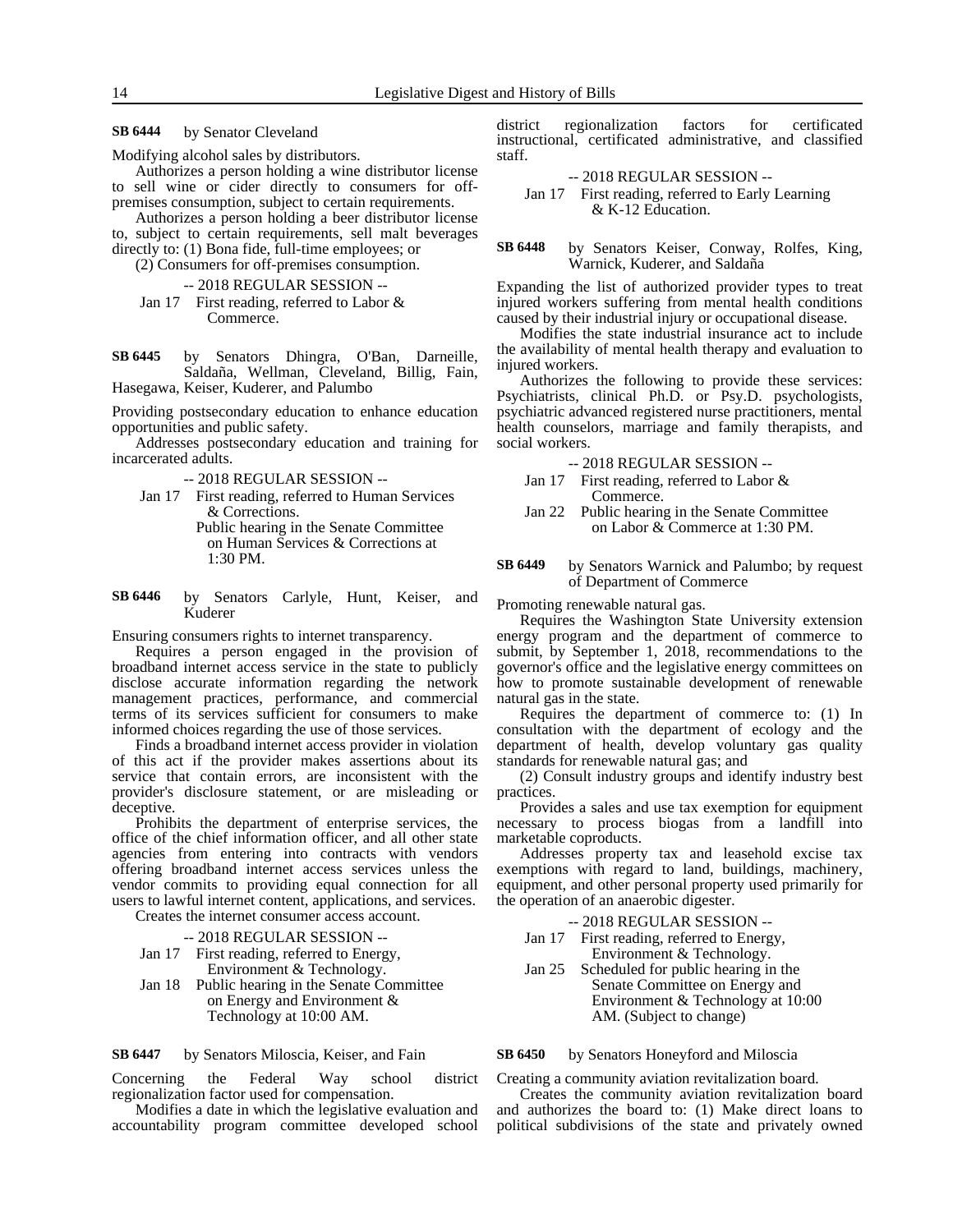airports for the purpose of improvements at public use airports that primarily support general aviation activities; and

(2) Provide loans to privately owned airports for the purpose of airport improvements if certain conditions are met.

Requires the department of transportation to provide management services, including fiscal and contract services, to assist the board in implementing this act.

Creates the public use general aviation airport loan revolving account.

-- 2018 REGULAR SESSION --

Jan 17 First reading, referred to Ways & Means.

#### by Senator Honeyford **SB 6451**

Designating apple pie as the official pie of Washington. Designates apple pie as the official pie of the state.

-- 2018 REGULAR SESSION --

Jan 17 First reading, referred to State Government, Tribal Relations & Elections.

by Senators Brown, Frockt, Carlyle, O'Ban, Walsh, Darneille, Miloscia, Kuderer, and Saldaña **SB 6452**

Expanding the activities of the children's mental health services consultation program.

Requires the state health care authority, in collaboration with the University of Washington department of psychiatry and behavioral sciences and Seattle Children's Hospital to implement a program called the partnership access line for moms and kids to: (1) Support primary care providers in the assessment and provision of appropriate diagnosis and treatment of children with mental and behavioral health disorders;

(2) Support obstetricians, pediatricians, primary care providers, mental health professionals, and other health care professionals providing care to pregnant women and new mothers, through same-day telephone consultations, in the assessment and provision of appropriate diagnosis and treatment of depression in pregnant women and new mothers; and

(3) Facilitate referrals to children's mental health services and other resources for parents and guardians with concerns related to the mental health of the parent or guardian's child.

-- 2018 REGULAR SESSION --

- Jan 17 First reading, referred to Human Services & Corrections.
	- Public hearing in the Senate Committee on Human Services & Corrections at 1:30 PM.

by Senators King, Carlyle, Hobbs, Zeiger, O'Ban, Walsh, Brown, Darneille, Miloscia, Palumbo, and Saldaña **SB 6453**

Concerning legal support for kinship caregivers.

Authorizes the department of social and health services to: (1) Purchase legal representation for kinship caregivers of children who are at risk of being dependent, or who are dependent; and

(2) Secure orders establishing relevant civil legal relationships authorized by law.

Encourages the department to work with the office of public defense parent representation program and the office of civil legal aid to develop a system for providing civil legal representation for the parents and kinship caregivers.

-- 2018 REGULAR SESSION --

Jan 17 First reading, referred to Human Services & Corrections.

Jan 23 Scheduled for public hearing in the Senate Committee on Human Services & Corrections at 1:30 PM. (Subject to change)

by Senators Kuderer, Conway, Hasegawa, Keiser, Takko, and Dhingra **SB 6454**

Expanding access to pharmacy services.

States that a retail community pharmacy that requests to enter into a contractual agreement to join a retail pharmacy network and accepts the terms, conditions, formularies, and requirements of the pharmacy services of that network, shall be considered part of a pharmacy benefit manager's retail pharmacy network for purposes of an enrollee's or dependent's right to choose where to purchase covered prescription drugs.

Requires a health benefit plan or pharmacy benefit manager to: (1) Accept a retail community pharmacy as part of a pharmacy benefit manager's retail pharmacy network; and

(2) File a report with the insurance commissioner for the preceding calendar year stating that the pharmacy benefit manager or prescription drug benefit plan is in compliance with chapter 48.43 RCW relating to insurance reform.

-- 2018 REGULAR SESSION --

Jan 17 First reading, referred to Health & Long Term Care.

by Senators Fortunato and Warnick **SB 6455**

Requiring minimum liability insurance coverage for certain towing expenses.

States that minimum liability insurance coverage provisions relating to costs and fees being owed to a third party, such as for towing, recovery, and storage, are subject to a limit of not less than five thousand dollars.

- -- 2018 REGULAR SESSION --
- Jan 18 First reading, referred to Financial Institutions & Insurance.
- Jan 25 Scheduled for public hearing in the Senate Committee on Financial Institutions & Insurance at 8:00 AM. (Subject to change)

by Senators Conway, Bailey, Hobbs, Zeiger, Palumbo, and Rolfes **SB 6456**

Concerning the protection of military installations operated by the United States armed services from incompatible development.

Requires the department of commerce to establish a competitive process to solicit proposals for and prioritize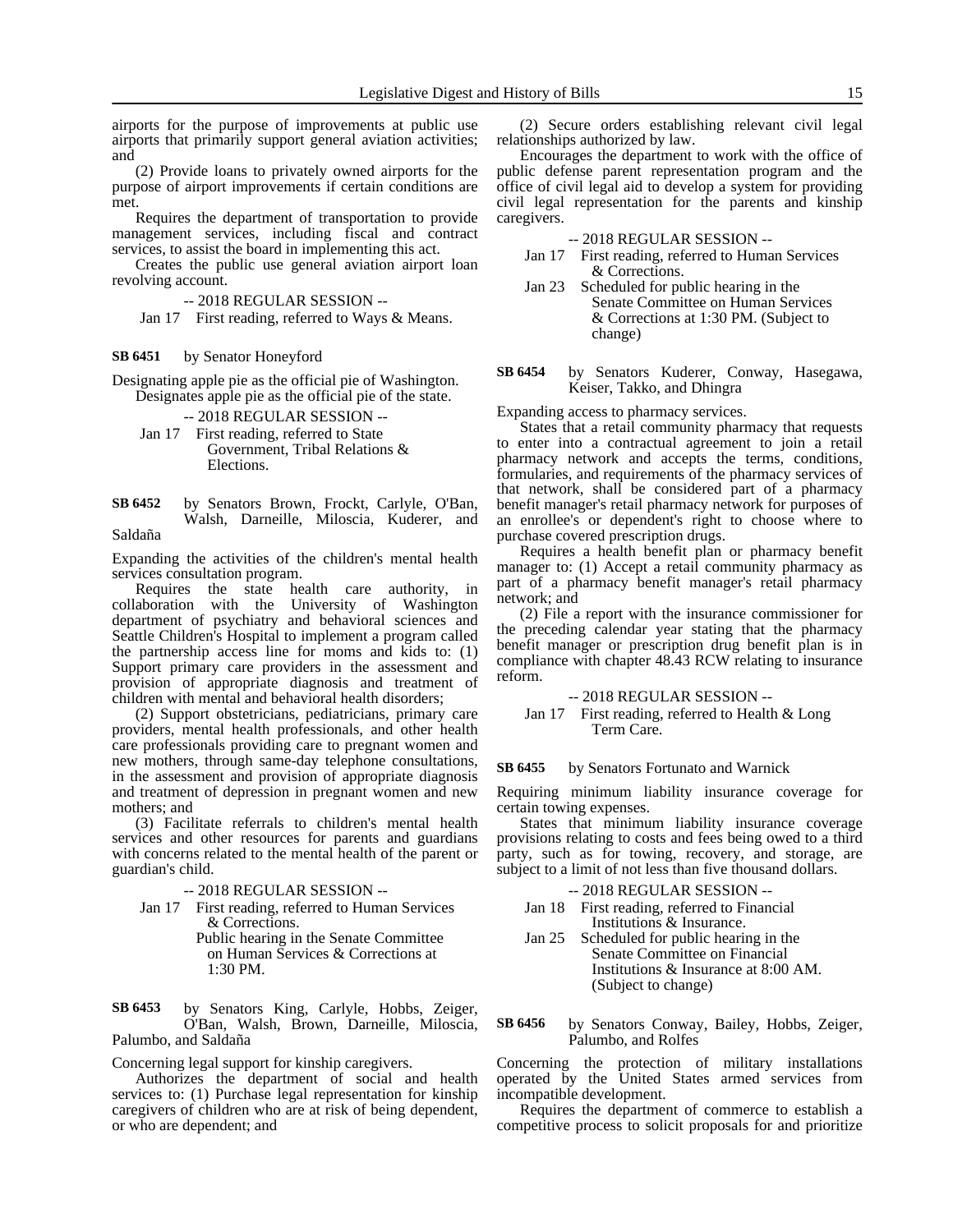projects whose primary objective is to increase the compatibility of surrounding land uses with current or future missions at military bases within the state.

Requires each county and city planning under the growth management act that has a federal military installation, other than a reserve center or a recruiting center, that is operated by the United States armed services within or adjacent to its border, to notify the commander of the military installation of proposals by the county or city to amend a comprehensive plan or development regulations if the proposal applies to lands where development may interfere with the installation's ability to carry out its current or future mission requirements.

Authorizes the regional transportation planning organization to designate a military installation as a regional growth center when the civilian and military workforce of the military installation is comparable in size to the workforce of the other regional growth centers.

- -- 2018 REGULAR SESSION --
- Jan 18 First reading, referred to Local Government.
- Jan 25 Scheduled for public hearing in the Senate Committee on Local Government at 1:30 PM. (Subject to change)

#### by Senator Conway **SB 6457**

Limiting actions against real estate appraisers.

Requires an action to recover damages against a real estate appraiser arising out of the appraiser's real estate activity to be brought within one year from the date of discovery of the act or omission giving rise to the action.

Prohibits an action to recover damages against a real estate appraiser from being brought more than three years after the report date.

-- 2018 REGULAR SESSION --

Jan 18 First reading, referred to Labor & Commerce.

by Senators Billig, Mullet, Wellman, Rolfes, Liias, and Kuderer **SB 6458**

Concerning additional enrichment levy amounts to fund early learning programs.

Authorizes a school district, beginning with taxes levied for collection in 2019, to levy an additional enrichment levy dollar amount not to exceed an amount equal to twenty-five cents per thousand dollars of the assessed value of property in the school district.

Requires the additional amount to be used exclusively for the early childhood education and assistance program, the early learning programs that score at least 3.5 in the early achievers program, other high quality early learning programs approved by the department of children, youth, and families, and capital expenses if school districts have demonstrated a need for additional classroom space and if the facilities would be used primarily for high quality early learning programs.

### -- 2018 REGULAR SESSION --

Jan 18 First reading, referred to Ways & Means.

by Senators Frockt, Rivers, and Hobbs **SB 6459**

Transferring duties of the life sciences discovery fund.

Requires the department of commerce to designate a nonprofit organization to receive funds previously administered by the life sciences discovery fund authority through the life sciences discovery fund.

Requires the designated organization to be established with a primary mission of growing and sustaining the life science ecosystem within the state.

Adjusts the functions of the life sciences discovery fund.

Repeals or recodifies chapter 43.350 RCW regarding life sciences research.

### -- 2018 REGULAR SESSION --

Jan 18 First reading, referred to Health & Long Term Care.

by Senators Fain, Wellman, Hunt, Short, and Kuderer **SB 6460**

Concerning student access to school libraries and information technology.

Requires the office of the superintendent of public instruction to examine and report on student access to school library information and technology resources and associated impacts to student success.

Creates the school library information and technology office, within the office of the superintendent of public instruction, to: (1) Assist districts with implementing school library information and technology programs;

(2) Increase access for students to these programs; and

(3) Promote student achievement of the educational technology learning standards.

-- 2018 REGULAR SESSION --

Jan 18 First reading, referred to Early Learning & K-12 Education.

by Senators Conway, Padden, Chase, O'Ban, Baumgartner, and Miloscia **SB 6461**

Addressing employee benefits provided by the school employees' benefits board.

Finds that school districts and educational service districts in many rural and urban areas must aggressively compete for employees and they need to offer better employee benefits and/or benefits at a lower cost to recruit and retain employees.

States that school districts and educational service districts may be exempt from the requirement to obtain employee benefits through the school employees' benefits board if certain requirements are met.

-- 2018 REGULAR SESSION --

Jan 18 First reading, referred to Ways & Means.

Jan 24 Scheduled for public hearing in the

Senate Committee on Ways & Means at 3:30 PM. (Subject to change)

by Senators Angel and Mullet **SB 6462**

Concerning the seller's real estate disclosure regarding oil tank insurance.

Requires a disclosure statement to be made available to a buyer of residential real property that informs the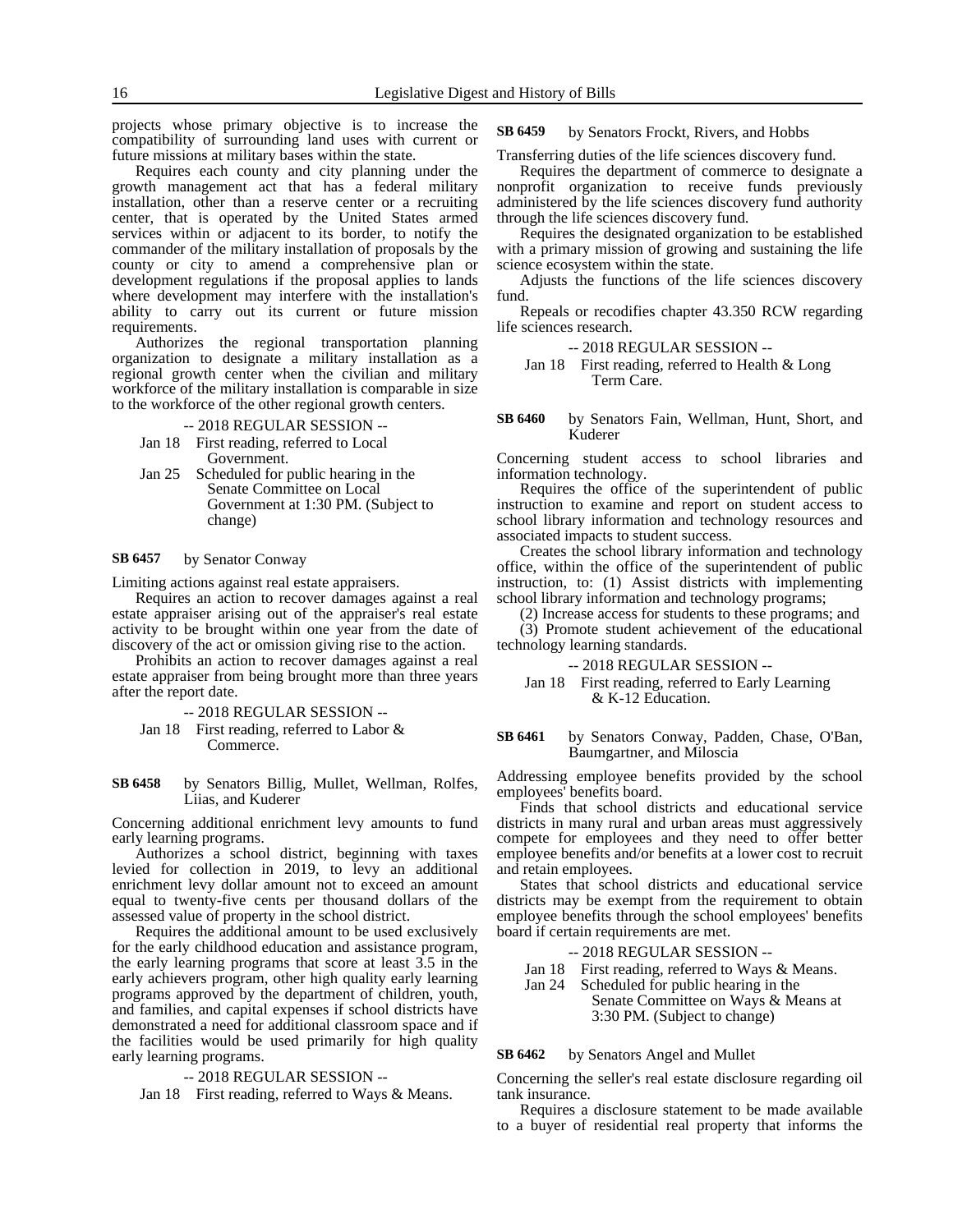buyer of the availability of no cost insurance from the pollution liability insurance agency if the property uses an oil tank for heating.

### -- 2018 REGULAR SESSION --

- Jan 18 First reading, referred to Financial Institutions & Insurance.
- Jan 23 Scheduled for public hearing in the Senate Committee on Financial Institutions & Insurance at 8:30 AM. (Subject to change)
- by Senators Ranker, Frockt, Rolfes, and Saldaña **SB 6463**

Providing a tiered tax on the possession of hazardous substances to provide for the current program's immediate needs and a more stable source of revenue in the future.

Changes the hazardous substance tax rate, from July 1, 2018, through June 30, 2026, until the department of revenue determines that total aggregate taxes for the current fiscal year collected equal or exceed one hundred ten million dollars.

Requires the department of ecology, in consultation with the department of revenue, to provide a report regarding cleanup and stormwater projects and projected hazardous substance tax revenues.

-- 2018 REGULAR SESSION --

- Jan 18 First reading, referred to Energy, Environment & Technology.
- by Senators Zeiger, O'Ban, Saldaña, Dhingra, Palumbo, Hasegawa, and Miloscia **SB 6464**

Studying the cliff effect in the working connections child care program.

Finds that, when a parent is enrolled in working connections child care, he or she may be unable to seek advancement or promotion at their job because exceeding designated income thresholds result in a reduced subsidy.

Requires the department of children, youth, and families to contract with the state institute for public policy to complete an analysis regarding how to address and mitigate the "cliff effect" in the working connections child care program and child care subsidy program.

### -- 2018 REGULAR SESSION --

Jan 18 First reading, referred to Early Learning & K-12 Education.

#### by Senators O'Ban, Miloscia, Zeiger, and Chase **SB 6465**

Requiring a regional transit authority to receive additional approval from voters if the cost to complete a regional transit system plan approved by voters in 2016 increases beyond fifty-four billion dollars or any additions or subtractions of projects or significant project scope when compared to the system plan are made.

Requires a regional transit authority to: (1) Once it has expended eighty percent of the funding elements identified in a regional transit system plan adopted by the authority board in June 2016, hire an independent auditor to determine if remaining unspent funding elements are sufficient to complete the system plan as approved by the authority's voters in 2016; and

(2) Propose a ballot proposition to be submitted to the voters of the authority if the auditor determines remaining unspent funding elements are insufficient to complete the system plan as approved by the authority's voters in 2016.

### -- 2018 REGULAR SESSION --

Jan 18 First reading, referred to Transportation.

by Senators O'Ban and Conway **SB 6466**

Standardizing practices relating to the commitment and release of persons committed to a state institution after committing acts of felony violence.

Reduces the inconsistency and confusion in chapter 71.05 RCW (the involuntary treatment act) with regard to the commitment and release of persons committed to a state institution after committing acts of felony violence.

### -- 2018 REGULAR SESSION --

- Jan 18 First reading, referred to Human Services & Corrections.
- Jan 23 Scheduled for public hearing in the Senate Committee on Human Services & Corrections at 1:30 PM. (Subject to change)
- by Senators Darneille, O'Ban, Hasegawa, and Kuderer **SB 6467**

Concerning families in need of services.

Repeals chapter 13.32A RCW (the family reconciliation act) and creates a new chapter (the family in need of services act).

Recognizes that there is a need to provide support to youth and families who are experiencing severe conflict.

Finds that, under the family reconciliation act, at-risk youth petitions and child in need of services petitions were available for youth and families to request assistance.

Finds that this system was established to recognize early warning signs of risk and provide an avenue through the juvenile court system to request crisis intervention and services to stabilize the family.

Declares an intent to create an early public system response designed to address family crisis by: (1) Merging those petitions into the family in need of services petition;

(2) Providing a legal process by which families that are experiencing crisis can request and receive prompt assistance from juvenile courts;

(3) Providing residential placement and therapeutic support for the youth; and

(4) Allowing services and interventions for the parent.

-- 2018 REGULAR SESSION --

- Jan 18 First reading, referred to Human Services & Corrections.
- Jan 22 Public hearing in the Senate Committee on Human Services & Corrections at 1:30 PM.

by Senators Braun, Frockt, Fain, Darneille, Rolfes, Walsh, Becker, Brown, Zeiger, Billig, **SB 6468**

Warnick, Honeyford, Keiser, Miloscia, O'Ban, Short, and Sheldon

Expanding community-based behavioral health facilities through issuance of state bonds.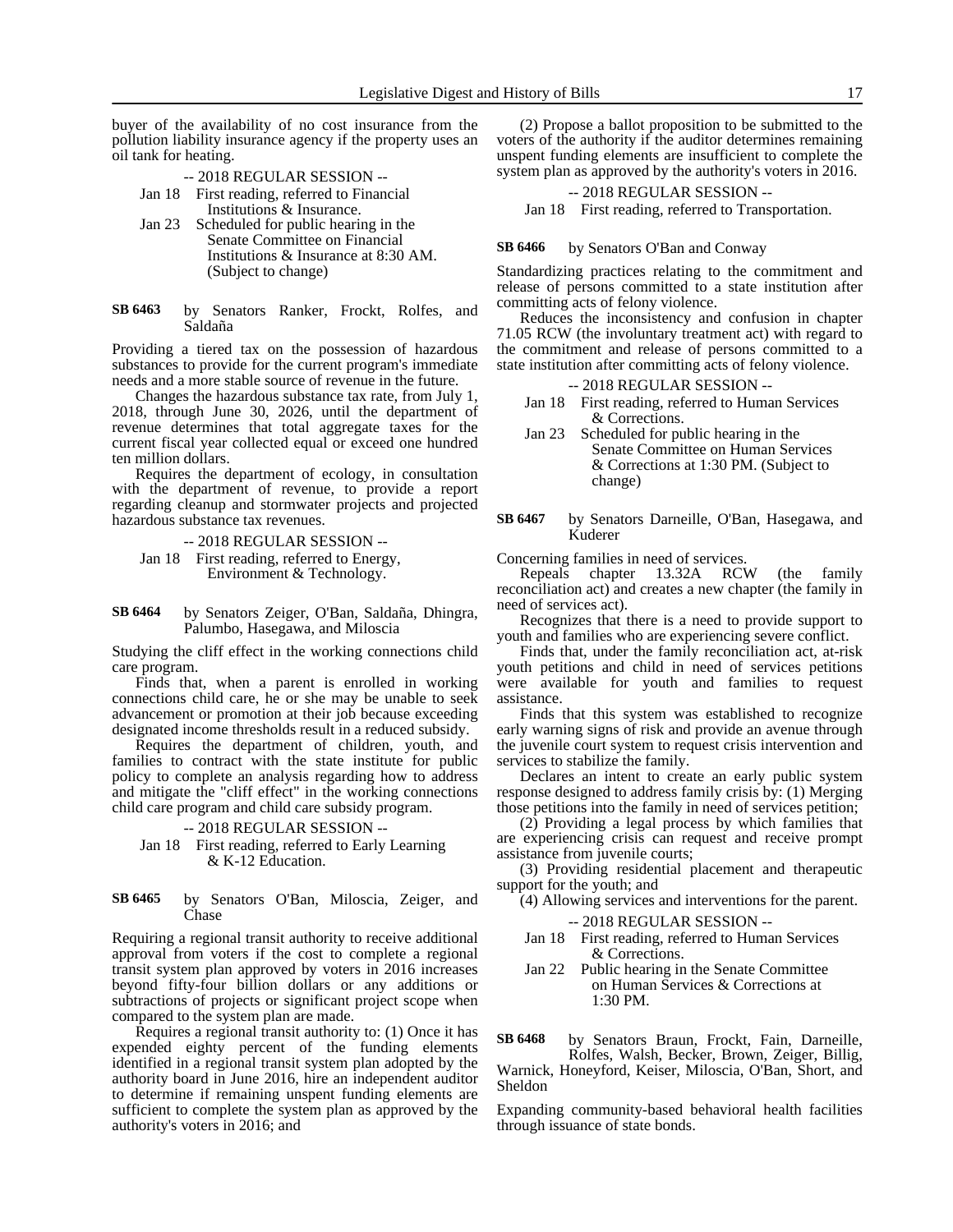Authorizes the state finance committee to issue general obligation bonds to provide needed capital improvements to increase behavioral health services in community settings.

Provides for submission of section 201 of this act to a vote of the people.

- -- 2018 REGULAR SESSION --
- Jan 18 First reading, referred to Ways & Means.

#### by Senators Palumbo, Frockt, Keiser, Nelson, Billig, and Saldaña **SB 6469**

Regulating opioid medications at educational institutions.

Increases access to opioid overdose medication at kindergarten through twelfth grade schools and institutions of higher education.

Strengthens public health surveillance by requiring collection and reporting of certain opioid overdose-related data.

Requires the office of the superintendent of public instruction to: (1) In consultation with the department of health, develop opioid-related overdose policy guidelines and training requirements for public schools and school districts;

(2) Develop and administer a grant program to provide funding to public schools with any of grades kindergarten through twelve and public institutions of higher education to train personnel on the administration of the medication to respond to symptoms of an overdose; and

(3) Coordinate with the department of health to prepare and publish the summaries of the overdose information.

- -- 2018 REGULAR SESSION --
- Jan 18 First reading, referred to Health & Long Term Care.
- by Senators Becker, Keiser, Rivers, Bailey, Brown, Cleveland, and Hasegawa **SB 6470**

Concerning health carrier provider networks.

Requires the insurance commissioner, in reviewing and approving a health plan, to affirmatively approve the adequacy of the plan's proposed provider network.

Requires a health plan to: (1) Permit an enrollee, under certain circumstances, to petition the plan to cover health care services delivered by an out-of-network provider;

(2) Ensure that an enrollee cost-sharing obligation is included, if certain conditions are met, in the enrollee's innetwork deductible and maximum out-of-pocket expenses; and

(3) If the plan is issued or renewed after December 31, 2018, publish and maintain a provider directory with information on contracting providers that deliver health care services to the plan's enrollees.

Prohibits a health carrier, that offers a health plan, from offering to sell the plan to an enrollee or certain others without first offering to provide or providing upon request, information on how to access the plan's provider directory maintained on the plan's web site.

### -- 2018 REGULAR SESSION --

Jan 18 First reading, referred to Health & Long Term Care.

by Senators Keiser, Walsh, Rolfes, Dhingra, Bailey, Darneille, Hasegawa, Frockt, Conway, Chase, Kuderer, and Saldaña **SB 6471**

Developing model policies to create workplaces that are safe from sexual harassment.

Requires the human rights commission to: (1) Convene a stakeholder work group to develop model policies and best practices for employers and employees to keep workplaces safe from sexual harassment;

(2) Adopt model policies and best practices developed by the work group for employers and employees to keep workplaces safe from sexual harassment; and

(3) Post the policies and practices on its web site.

Requires the department of labor and industries, within thirty days of the commission adopting the policies and practices, to post them on its web site.

### -- 2018 REGULAR SESSION --

Jan 18 First reading, referred to Labor & Commerce.

- Jan 24 Scheduled for public hearing in the Senate Committee on Labor & Commerce at 1:30 PM. (Subject to change)
- by Senators McCoy, Cleveland, Keiser, Hasegawa, Hunt, Conway, Chase, and Saldaña **SB 6472**

Concerning Indian health care in Washington state.

Creates the governor's Indian health council to provide the resources necessary to: (1) Implement the national policy of Indian self-determination; and

(2) Assure the highest possible health status for American Indians and Alaska Natives.

Creates the Indian health improvement reinvestment account and requires the council to establish a committee to provide oversight over the account.

-- 2018 REGULAR SESSION --

- Jan 18 First reading, referred to Health & Long Term Care.
- Jan 23 Scheduled for public hearing in the Senate Committee on Health & Long Term Care at 10:00 AM. (Subject to change)

by Senators Liias and Wagoner **SB 6473**

Preventing fires in rental dwelling units.

Directs the state director of fire protection to: (1)

Investigate ways to prevent fire deaths in rental dwellings; (2) Educate landlords and tenants regarding their

responsibilities; (3) Develop possible criminal penalties;

(4) Evaluate insurance certification requirements or changes to the building code, and other possible programs or funding that would improve installation and maintenance of smoke detectors in rental apartments and single-family homes; and

(5) Form a task force of stakeholders including landlords of residential units, tenants, local governments, firefighters, representatives from home builders and construction trades, the insurance industry, and a nonprofit that provides free smoke detectors and installation.